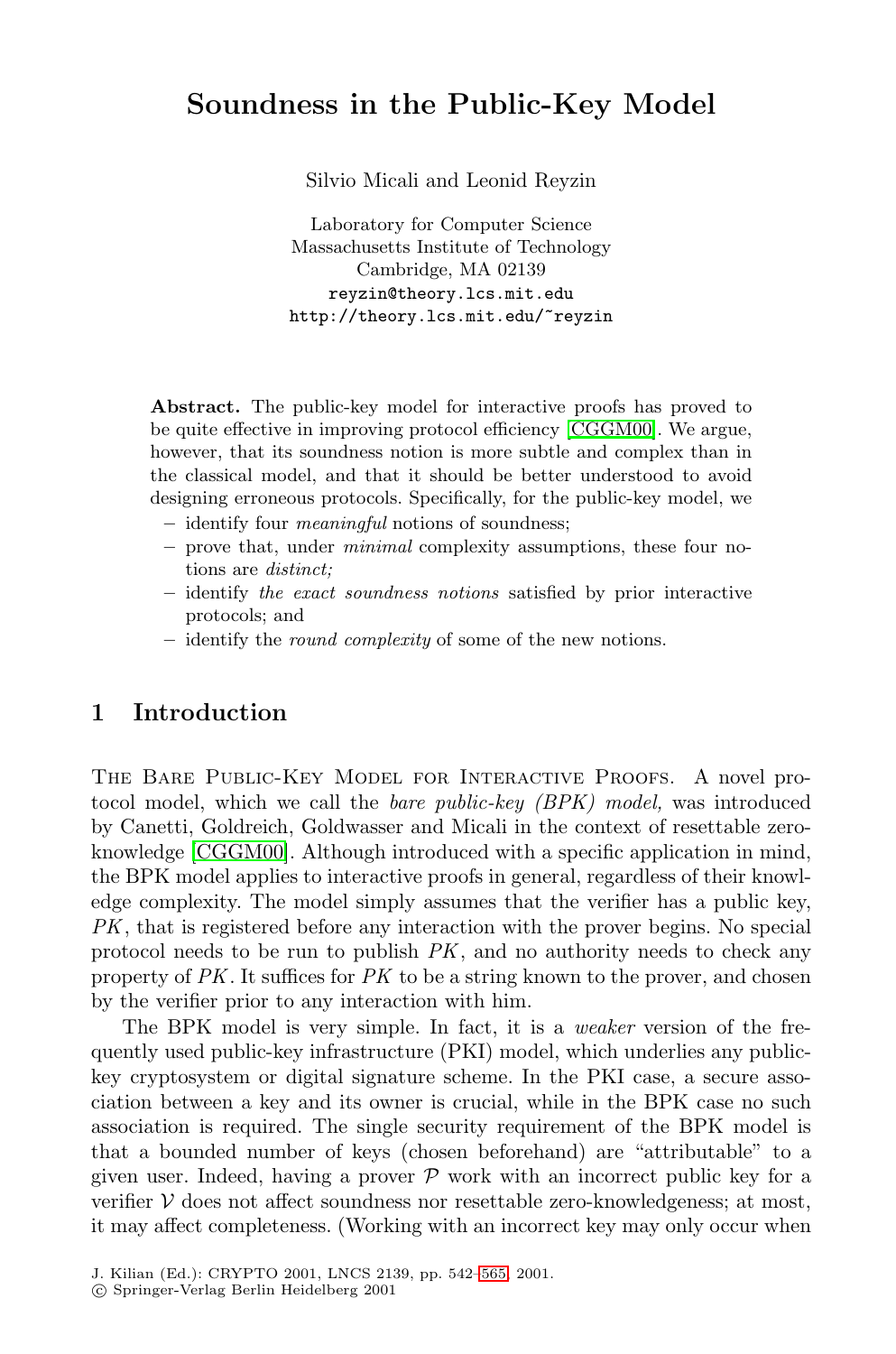an active adversary is present— in which case, strictly speaking, completeness does not even apply: this fragile property only holds when all are honest.)

Despite its apparent simplicity, the BPK model is quite powerful. While resettable zero-knowledge (RZK) protocols exist both in the standard and in the BPK models [\[CGGM00\]](#page-18-0), only in the latter case can they be constant-round, at least in a black box sense (even the weaker notion of concurrent zero knowledge [\[DNS98\]](#page-18-0) is not black-box implementable in a constant number of rounds [\[CKPR01\]](#page-18-0)). Indeed, the BPK model was introduced precisely to improve the round efficiency of RZK protocols.

The Problem of Soundness in the Bare Public-Key Model. Despite its simple mechanics, we argue that the soundness property of the bare publickey model has not been understood, and indeed is more complex than in the classical case.

In the classical model for interactive proofs, soundness can be defined quite easily: essentially, there should be no efficient malicious prover  $\mathcal{P}^*$  that can convince  $V$  of the verity of a false statement with non-negligible probability. This simple definition suffices regardless of whether  $\mathcal{P}^*$  interacts with the verifier only once, or several times in a sequential manner, or several times in a concurrent manner. The reason for this sufficiency is that, in the standard model,  $\nu$  is polynomial-time and has no "secrets" (i.e., all of its inputs are known to  $\mathcal{P}^*$ ). Thus, if there were a  $\mathcal{P}^*$  successful "against a multiplicity of verifiers," then there would also be a malicious prover successful against a single verifier  $\mathcal{V}$ : it would simply let  $\mathcal{P}^*$  interact with V while "simulating all other verifiers."

In the BPK model, however,  $V$  has a secret key  $SK$ , corresponding to its public key  $PK$ . Thus,  $\mathcal{P}^*$  could potentially gain some knowledge about SK from an interaction with  $\mathcal{V}$ , and this gained knowledge might help  $\mathcal{P}^*$  to convince  $\mathcal{V}$ of a false theorem in a subsequent interaction. Therefore,

in the BPK model, the soundness property may be affected by the type of interaction a malicious prover is entitled to have with the verifier, as well as the sheer number of these interactions.

In addition, other totally new issues arise in the BPK model. For example, should  $\mathcal{P}^*$  be allowed to determine the exact false statement of which it tries to convince V before or after it sees  $PK$ ? Should  $\mathcal{P}^*$  be allowed to change that statement after a few interactions with  $V$ ?

In sum, an increased use of the BPK model needs to be coupled with a better understanding of its soundness properties in order designing protocols that are unsound (and thus insecure) or "too sound" (and thus, potentially, less efficient than otherwise possible). This is indeed the process we start in this paper.

Four Notions of Soundness in the Bare Public-Key Model. Having identified the above issues, we formalize four meaningful notions of soundness in the BPK model. (These notions correspond in spirit to the commonly used notions of zero knowledge in the standard model. That is, the ways in which a malicious prover is allowed to interact with the honest verifier correspond to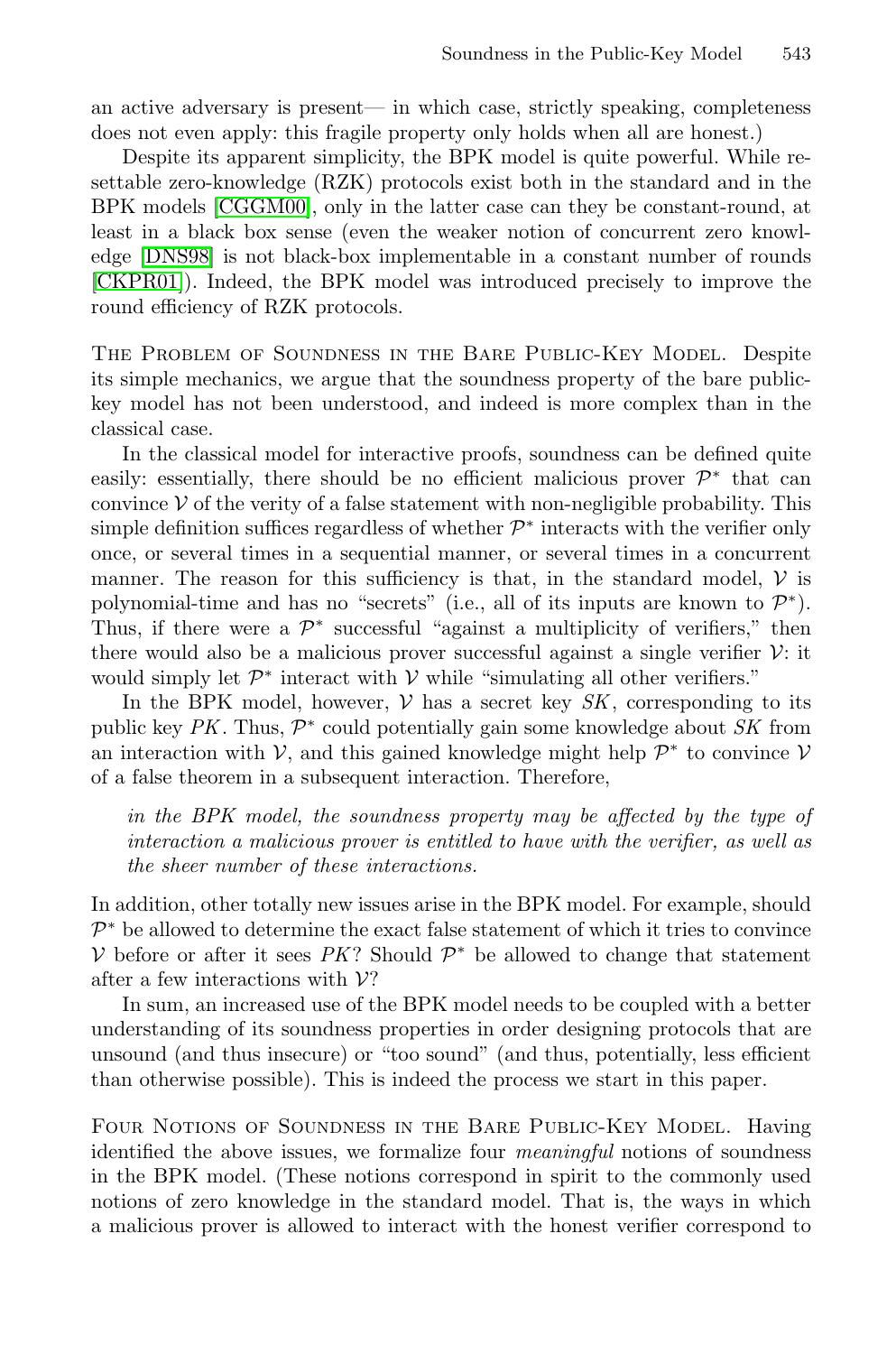<span id="page-2-0"></span>those in which a malicious verifier is allowed to interact with the honest prover in various notions of zero knowledgeness.) Roughly speaking, here are the four notions, each of which implies the previous one:

- 1. **one-time soundness,** when  $\mathcal{P}^*$  is allowed a single interaction with  $\mathcal{V}$  per theorem statement;
- 2. **sequential soundness**, when  $\mathcal{P}^*$  is allowed multiple but sequential interactions with  $\mathcal{V}$ ;
- 3. **concurrent soundness,** when  $\mathcal{P}^*$  is allowed multiple interleaved interactions with the same  $\mathcal{V}$ ; and
- 4. **resettable soundness,** when  $\mathcal{P}^*$  is allowed to reset  $\mathcal{V}$  with the same random tape and interact with it concurrently.

All four notions are meaningful. Sequential soundness (the notion implicitly used in [\[CGGM00\]](#page-18-0)) is certainly a very natural notion, and concurrent and resettable soundness are natural extensions of it. As for one-time soundness, it is also quite meaningful when it is possible to enforce that a prover who fails to convince the verifier of the verity of a given statement S does not get a second chance at proving S. (E.g., the verifier may memorize the theorem statements for which the prover failed; or make suitable use of timestamps.)

These four notions of soundness apply both to interactive proofs (where a malicious prover may have unlimited power [\[GMR89\]](#page-19-0)) and argument systems (where a malicious prover is restricted to polynomial time [\[BCC88\]](#page-18-0)).

Separating the Four Notions. We prove that the above four notions are not only meaningful, but also *distinct*. Though conceptually important, these separations are technically simple. They entail exhibiting three protocols, each satisfying one notion but not the next one; informally, we prove the following theorems.

**Theorem 1.** If one-way functions exist, there is a compiler-type algorithm that, for any language L, and any interactive argument system for L satisfying onetime soundness, produces another interactive argument system for the same language L that satisfies one-time soundness but not sequential soundness.

**Theorem 2.** If one way functions exist, there is a compiler-type algorithm that, for any language L, and any argument system for L satisfying sequential soundness, produces another argument system for the same language L that satisfies sequential soundness but not concurrent soundness.

**Theorem 3.** There exists a compiler-type algorithm that, for any language L, and any interactive proof (or argument) system for L satisfying concurrent soundness, produces another interactive proof (respectively, argument) system for the same language L that satisfies concurrent soundness but not resettable soundness.

Note that our separation theorems hold with complexity assumptions that are indeed minimal: the third theorem holds *unconditionally*; while the first and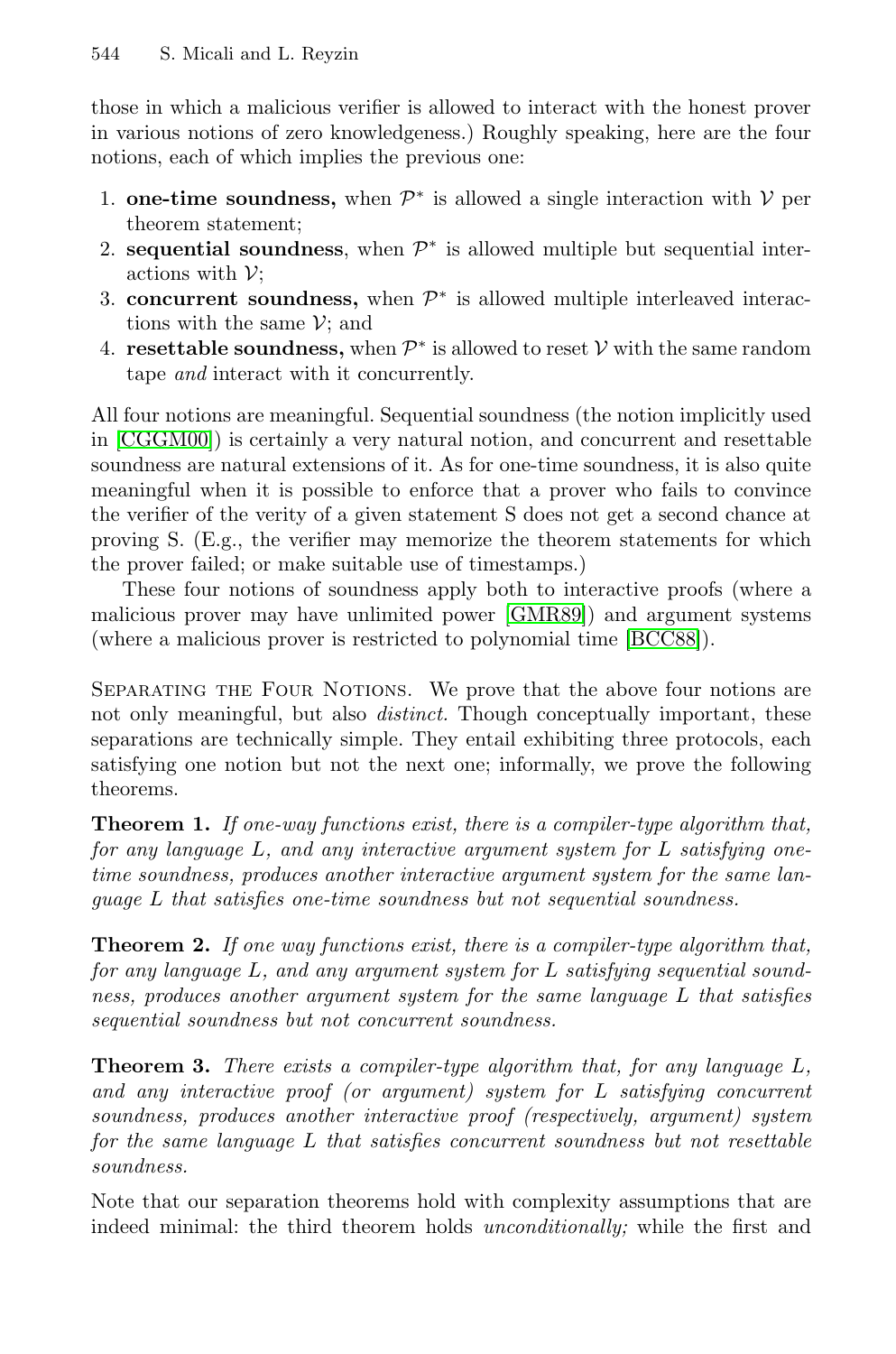<span id="page-3-0"></span>second rely only on the existence of one-way functions. (This is why Theorems 1 and 2 only hold for bounded provers).

Realizing that there exist separate notions of soundness in the BPK model is crucial to avoid errors. By relying on a single, undifferentiated, and intuitive notion of soundness, one might design a BPK protocol sound in settings where malicious provers are limited in their interactions, while someone else might erroneously use it in settings where malicious provers have greater powers.

THE EXACT SOUNDNESS OF PRIOR PROTOCOLS IN THE BPK MODEL. Having realized that there are various notions of soundness and that it is important to specify which one is satisfied by any given protocol, a natural question arises: what type of soundness is actually enjoyed by the already existing protocols in the BPK model?

There are right now two such protocols: the original RZK argument proposed in [\[CGGM00\]](#page-18-0) and the 3-round RZK argument of [\[MR01\]](#page-19-0) (the latter holding in a BPK model with a counter). Thus we provide the following answers:

- 1. The CGGM protocol is sequentially sound, and probably no more than that. That is, while it is sequentially sound, we provide evidence that it is NOT concurrently sound.
- 2. The MR protocol is exactly concurrently sound. That is, while it is concurrently sound, we prove that it is NOT resettably sound. (As we said, the MR protocol works in a stronger public-key model, but all our notions of soundness easily extend to this other model.)

The Round Complexity of Soundness in the BPK Model. Since we present four notions of soundness, each implying the previous one, one may conclude that only the last one should be used. However, we shall argue that achieving a stronger notion of soundness requires using more rounds. Since rounds perhaps are the most expensive resource in a protocol, our lowerbounds justify using weaker notions of soundness whenever possible.

To begin with, we adapt an older lowerbound of [\[GK96\]](#page-19-0) to prove the following theorem.

**Theorem 4.** Any (resettable or not) black-box ZK protocol satisfying concurrent soundness in the BPK model for a language L outside of BPP requires at least four rounds.

However, whether such an RZK protocol exists remains an open problem. A consequence of the above lowerbound is that, in any application in which four rounds are deemed to be too expensive, one needs either to adopt a stronger model (e.g., the public-key model with counter of [\[MR01\]](#page-19-0)), or to settle for 3 round protocols satisfying a weaker soundness property<sup>1</sup>. We thus provide such a protocol; namely, we prove the following theorem.

 $1$  It is easy to prove that one cannot obtain fewer rounds than three, using the theorem from [\[GO94\]](#page-19-0) stating that, in the standard model, 2-round auxiliary-input ZK is impossible for non-trivial languages.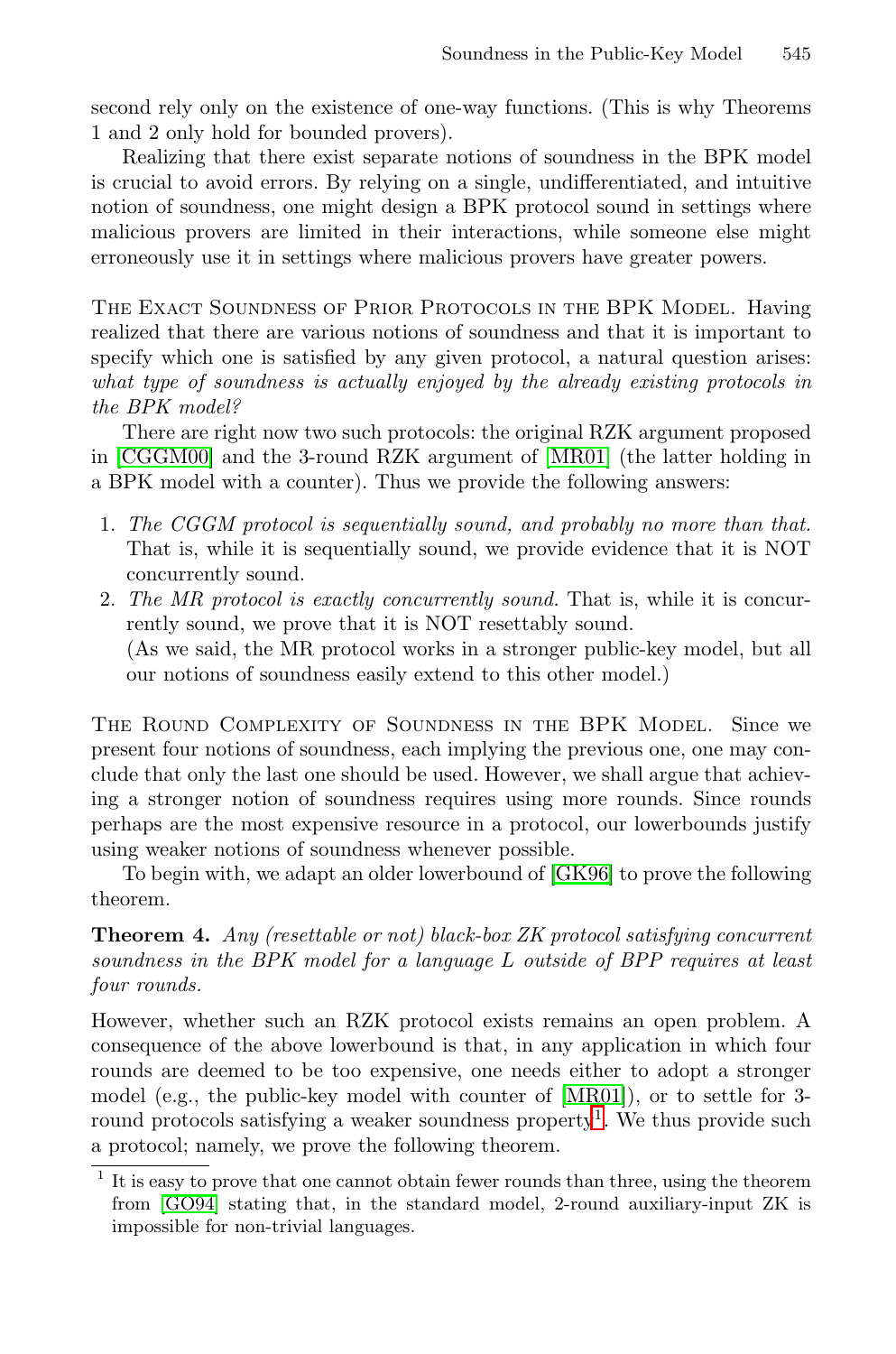<span id="page-4-0"></span>**Theorem 5.** Assuming the security of RSA with large prime exponents against subexponentially-strong adversaries, for any  $L \in NP$ , there exists a 3-round black-box RZK protocol in the BPK model that possesses one-time, but not sequential, soundness.

Whether the BPK model allows for 3-round, sequentially sound, ZK protocols remains an open problem. It is known that four rounds suffice in the standard model for ZK protocols [\[FS89\]](#page-18-0), and therefore also in the BPK model. However, in the following theorem we show that in the BPK model four rounds suffice even for resettable ZK.

**Theorem 6.** Assuming there exist certified trapdoor permutation families<sup>2</sup> secure against subexponentially-strong adversaries, for any  $L \in NP$ , there exists a 4-round black-box RZK protocol in the BPK model that possesses sequential soundness.

# **2 Four Notions of Soundness**

Note: For the sake of brevity, in this section we focus exclusively on arguments, rather than proofs (i.e., the malicious prover is limited to polynomial time, and soundness is computational). All the currently known examples of protocols in the BPK model are arguments anyway, because they enable a malicious prover to cheat if it can recover the secret key  $SK$  from the public key  $PK$ . Our definitions, however, can be straightforwardly modified for proofs. (Note that the BPK model does not rule out interactive proofs: in principle, one can make clever use of a verifier public key that has no secrets associated with it.)

In this section, we formally define soundness in the BPK model, namely that a malicious prover should be unable to get the verifier to accept a false statement.<sup>3</sup> For the sake of brevity, we focus only on soundness. The notions of completeness (which is quite intuitive) and resettable zero-knowledgeness (previously defined in [\[CGGM00\]](#page-18-0)) are provided in Appendix [A](#page-19-0)

## **The Players**

Before providing the definitions, we need to define the parties to the game: the honest  $P$  and  $V$  and the various malicious impostors. Let

<sup>2</sup> A trapdoor permutation family is certified if it is easy to verify that a given function belongs to the family.

<sup>&</sup>lt;sup>3</sup> It is possible to formalize the four notions of soundness by insisting that the verifier give zero knowledge to the (one-time, sequential, concurrent or resetting) malicious prover. This would highlight the correspondence of our soundness notions to the notions of zero-knowledge, and would be simpler to define, because the definitions of zero-knowledge are already well established. However, such an approach is an overkill, and would result in unnecessarily restrictive notions of soundness in the BPK model: we do not care if the prover gains knowledge so long as the knowledge does not allow the prover to cheat.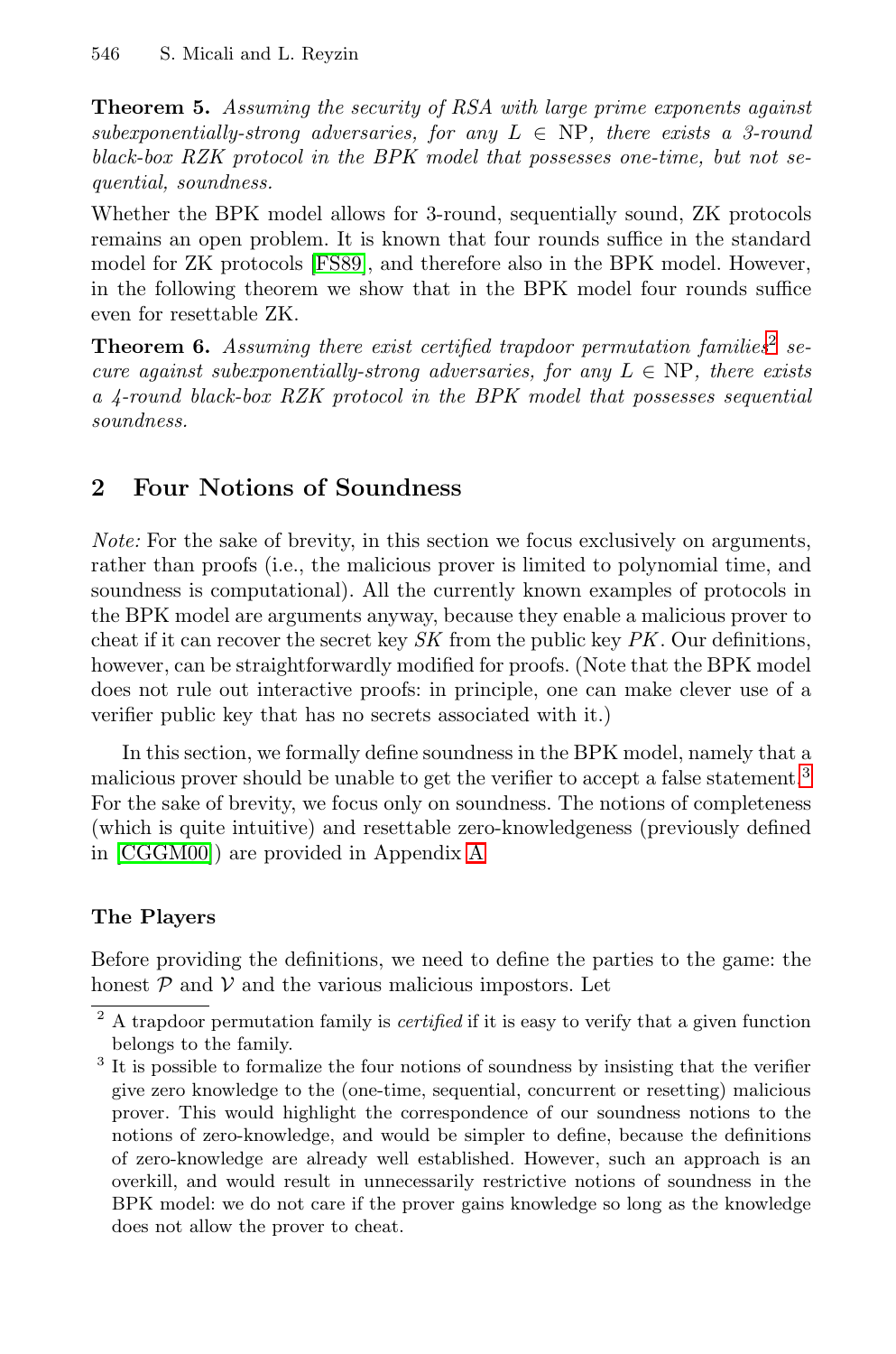- A public file F be a polynomial-size collection of records  $(id, PK_{id})$ , where id is a string identifying a verifier, and  $PK_{id}$  is its (alleged) public key.
- An *(honest)* prover  $P$  *(for a language L)* be an interactive deterministic polynomial-time TM that is given as inputs (1) a security parameter  $1^n$ , (2) a n-bit string  $x \in L$ , (3) an auxiliary input y, (4) a public file F, (5) a verifier identity id, and (6) a random tape  $\omega$ .
- An *(honest)* verifier  $V$  be an interactive deterministic polynomial-time TM that works in two stages. In stage one (the key-generation stage), on input a security parameter  $1^n$  and random tape r, V outputs a public key PK and the corresponding secret key  $SK$ . In stage two (the *verification* stage), on input SK, and n-bit string x and a random string  $\rho$ , V performs an interactive protocol with a prover, and outputs "accept  $x$ " or "reject  $x$ ."

For simplicity of exposition, fixing  $SK$  and  $\rho$ , one can view the verification stage of  $V$  as a *non-interactive* TM that is given x and the entire history of the messages already received in the interaction, and outputs the next message to be sent, or "accept  $x$ "/"reject  $x$ ." This view allows one to think of  $V(SK, \rho)$  as a simple deterministic oracle, which is helpful in defining the notion of resettable soundness below (however, we will use the interactive view of  $V$  in defining one-time, sequential and concurrent soundness).

- A s-sequential malicious prover  $\mathcal{P}^*$  for a positive polynomial s be a probabilistic polynomial-time TM that, on first input  $1^n$ , runs in at most  $s(n)$ stages, so that
	- 1. In stage 1,  $\mathcal{P}^*$  receives a public key PK and outputs a string  $x_1$  of length  $\overline{n}$ .
	- 2. In every even stage,  $\mathcal{P}^*$  starts in the final configuration of the previous stage and performs a single interactive protocol: it outputs outgoing messages and receives incoming messages (the machine with which it performs the interactive protocol will be specified below, in the definition of sequential soundness). It can choose to abort an even stage at any point and move on to the next stage by outputting a special message.
	- 3. In every odd stage  $i > 1$ ,  $P^*$  starts in the final configuration of the previous stage and outputs a string  $x_i$  of length n.
- An *s*-concurrent malicious prover  $\mathcal{P}^*$ , for a positive polynomial s, be a probabilistic polynomial-time TM that, on inputs  $1^n$  and  $PK$ , performs at most  $s(n)$  interactive protocols as follows:
	- 1. If  $\mathcal{P}^*$  is already running  $i-1$  interactive protocols  $1 \leq i-1 < s(n)$ , it can output a special message "Start  $x_i$ ," where  $x_i$  is a string of length  $\overline{n}$ .
	- 2. At any point it can output a message for any of its (at most  $s(n)$ ) interactive protocols (the protocol is unambiguously identified in the outgoing message). It then immediately receives the party's response and continues.
- An s-resetting malicious prover  $\mathcal{P}^*$ , for a positive polynomial s, be a probabilistic polynomial-time TM that, on inputs  $1^n$  and PK, gets access to  $s(n)$ oracles for the verifier (to be precisely specified below, in the definition of resettable soundness).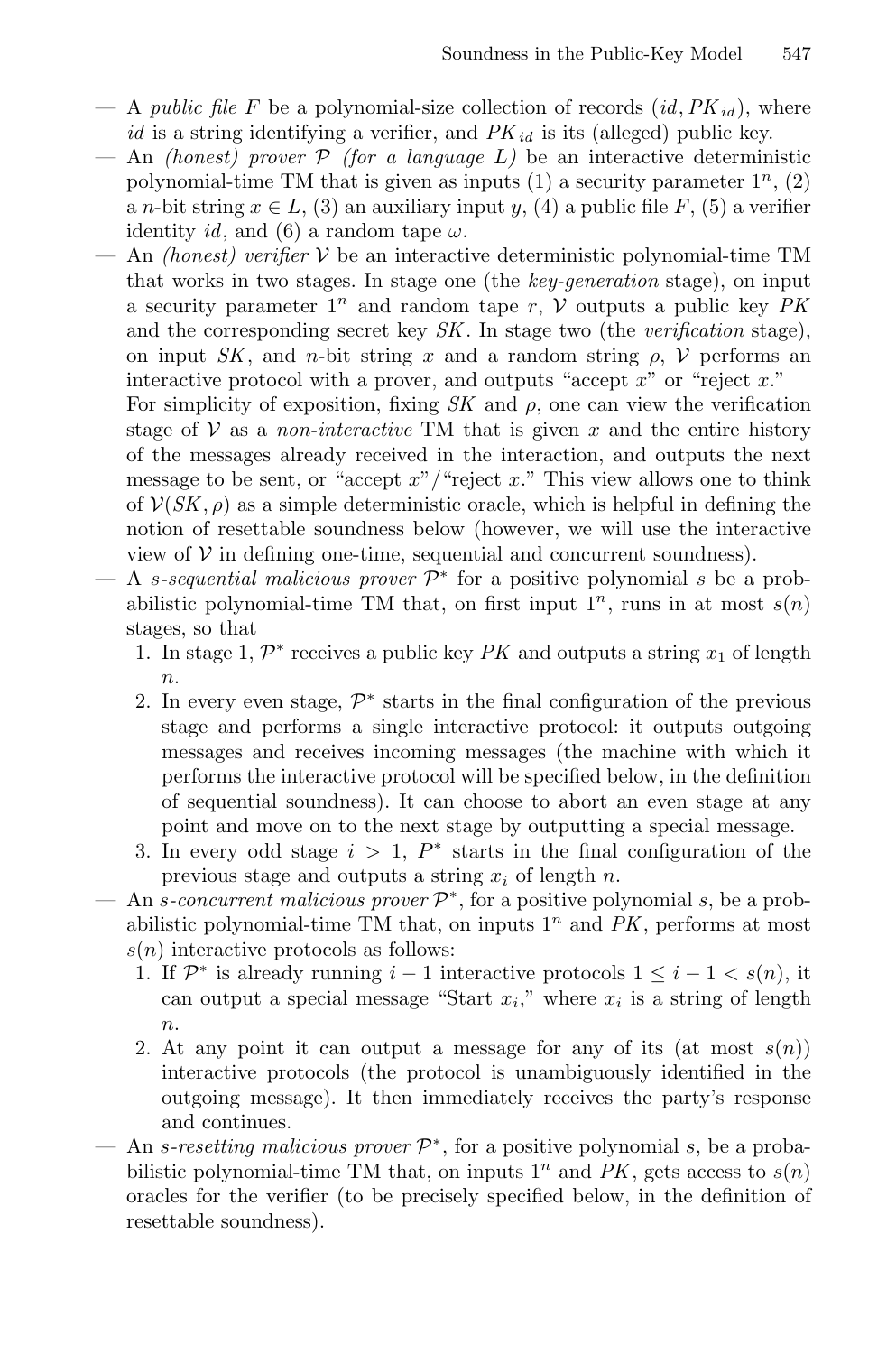## **The Definitions**

A pair  $(\mathcal{P}, \mathcal{V})$  can satisfy one or more of the four different notions of soundness defined below. We note that each subsequent notion trivially implies the previous one.

For the purposes of defining one-time and sequential soundness, we consider the following procedure for a given s-sequential malicious prover  $\mathcal{P}^*$ , a verifier  $V$  and a security parameter n.

## **Procedure Sequential-Attack**

- 1. Run the key-generation stage of V on input  $1^n$  and a random string r to obtain PK, SK.
- 2. Run first stage of  $\mathcal{P}^*$  on inputs 1<sup>n</sup> and PK to obtain an n-bit string  $x_1$ .
- 3. For i ranging from 1 to  $s(n)/2$ :
	- 3.1 Select a random string  $\rho_i$ .
	- 3.2 Run the 2*i*-th stage of  $\mathcal{P}^*$ , letting it interact with the verification stage of V with input  $SK, x_i, \rho_i$ .
	- 3.3 Run the  $(2i + 1)$ -th stage of  $\mathcal{P}^*$  to obtain an *n*-bit string  $x_i$ .

**Definition 1.**  $(\mathcal{P}, \mathcal{V})$  satisfies one-time soundness for a language L if for all positive polynomials s, for all s-sequential malicious provers  $\mathcal{P}^*$ , the probability that in an execution of Sequential-Attack, there exists i such that  $1 \leq i \leq s(n)$ ,  $x_i \notin L$ ,  $x_j \neq x_i$  for all  $j < i$  and V outputs "accept  $x_i$ " is negligible in n.

Sequential soundness differs from one-time soundness only in that the malicious prover is allowed to have  $x_i = x_j$  for  $i < j$ .

**Definition 2.**  $(\mathcal{P}, \mathcal{V})$  satisfies sequential soundness for a language L if for all positive polynomials s, for all s-sequential malicious provers  $\mathcal{P}^*$ , the probability that in an execution of Sequential-Attack, there exists i such that  $1 \leq i \leq s(n)$ ,  $x_i \notin L$ , and V outputs "accept  $x_i$ " is negligible in n.

For the purposes of defining concurrent soundness, we consider the following procedure for a given s-concurrent malicious prover  $\mathcal{P}^*$ , a verifier V and a security parameter n.

## **Procedure Concurrent-Attack**

- 1. Run the key-generation stage of  $V$  on input  $1^n$  and a random string r to obtain PK, SK.
- 2. Run  $\mathcal{P}^*$  on inputs  $1^n$  and  $PK$ .
- 3. Whenever  $\mathcal{P}^*$  outputs "Start  $x_i$ ," select a fresh random string  $\rho_i$  and let the *i*-th machine with which  $\mathcal{P}^*$  interacts be the verification stage of  $\mathcal V$  on inputs  $SK, x_i, \rho_i$ .

Of course, the multiple instances of  $V$  are "unaware" and independent of each other, because they are started with fresh random strings.

**Definition 3.**  $(\mathcal{P}, \mathcal{V})$  satisfies concurrent soundness for a language L if for all positive polynomials s, for all s-concurrent malicious provers  $\mathcal{P}^*$ , the probability that in an execution of Concurrent-Attack, V ever outputs "accept x" for  $x \notin L$ is negligible in n.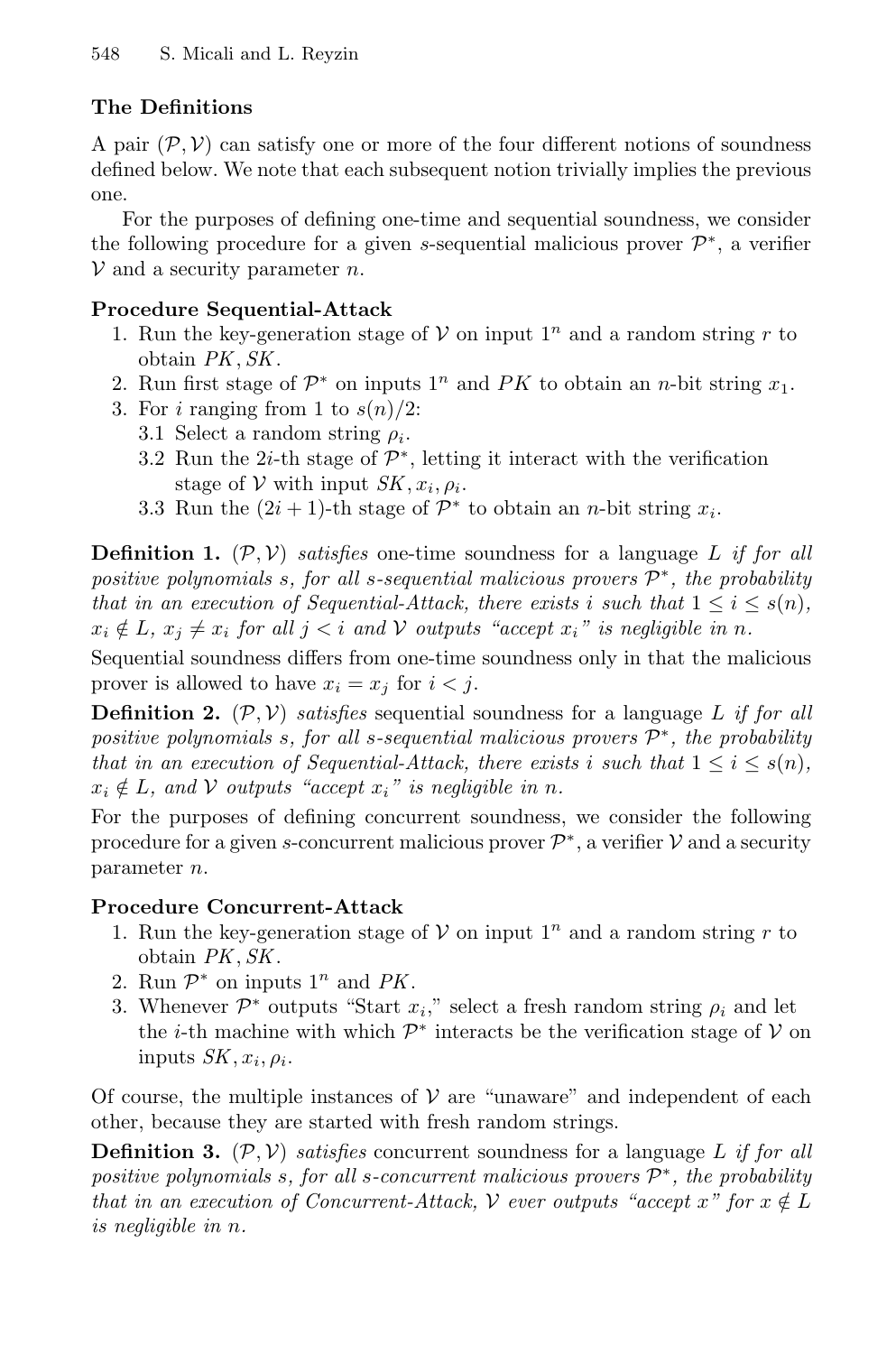Finally, for the purposes of defining resettable soundness, we consider the following procedure for a given s-resetting malicious prover  $\mathcal{P}^*$ , a verifier V and a security parameter n.

#### **Procedure Resetting-Attack**

- 1. Run the key-generation stage of  $V$  on input  $1^n$  and a random string r to obtain PK, SK.
- 2. Run  $\mathcal{P}^*$  on inputs  $1^n$  and  $PK$ .
- 3. Generate  $s(n)$  random strings  $\rho_i$  for  $1 \leq i \leq s(n)$ .
- 4. Let  $\mathcal{P}^*$  interact with oracles for the second stage of the verifier, the *i*-th oracle having input  $SK, \rho_i$ .

Note that concurrent soundness and resettable soundness differ in one crucial aspect: for the former, every instance of  $\mathcal V$  is an interactive TM that keeps state between rounds of communication, and thus cannot be rewound; whereas for the latter, every instance of  $V$  is just an oracle, and thus can effectively be rewound.

**Definition 4.**  $(\mathcal{P}, \mathcal{V})$  satisfies resettable soundness for a language L if for all positive polynomials s, for all s-resetting malicious provers  $\mathcal{P}^*$ , the probability that in an execution of Resetting-Attack,  $\mathcal{P}^*$  ever receives "accept x" for  $x \notin L$ from any of the oracles is negligible in n.

## **3 Separating the Four Notions**

### **The Common Idea**

Given a protocol  $(\mathcal{P}, \mathcal{V})$  that satisfies the *i*-th soundness notion (for  $i = 1, 2$ , or 3), we deliberately weaken the verifier to come up with a protocol  $(\mathcal{P}', \mathcal{V}')$  that does not satisfy the  $(i+1)$ -th soundness notion, but still satisfies the *i*-th. In each case, we add rounds at the beginning of the  $(\mathcal{P}, V)$  (and sometimes information to the keys) that have nothing to do with the language or the theorem being proven. At the end of these rounds, either  $\mathcal V'$  accepts, or  $(\mathcal P', \mathcal V')$  proceed with the protocol  $(\mathcal{P}, \mathcal{V})$ . In each case, it will be easy for a malicious prover for the  $(i+1)$ -th notion of soundness to get V' to accept at the end of these additional rounds.

To prove that the resulting protocol  $(\mathcal{P}', \mathcal{V}')$  still satisfies the *i*-th notion of soundness, it will suffice to show that if a malicious prover  $\mathcal{P}'^*$  for  $(\mathcal{P}', \mathcal{V}')$ exists, then it can be used to construct a malicious prover  $\mathcal{P}^*$  for  $(\mathcal{P}, \mathcal{V})$ . In each case, this is easily done:  $\mathcal{P}^*$  simply simulates the additional rounds to  $\mathcal{P}'^*$  (one also has to argue that  $\mathcal{V}'$  interacting with  $\mathcal{P}^{\prime*}$  is unlikely to accept during these additional rounds).

Finally, to ensure that zero-knowledgeness of  $(\mathcal{P}, \mathcal{V})$  is not affected, during the additional rounds the honest  $\mathcal{P}'$  will simply send some fixed values to  $\mathcal{V}'$  and disregard the values sent by  $\mathcal{V}'$ .

Each of the subsections below described the specific additional information in the keys and the additional rounds. We do not provide the details of proofs, as they can be easily derived from the discussion above.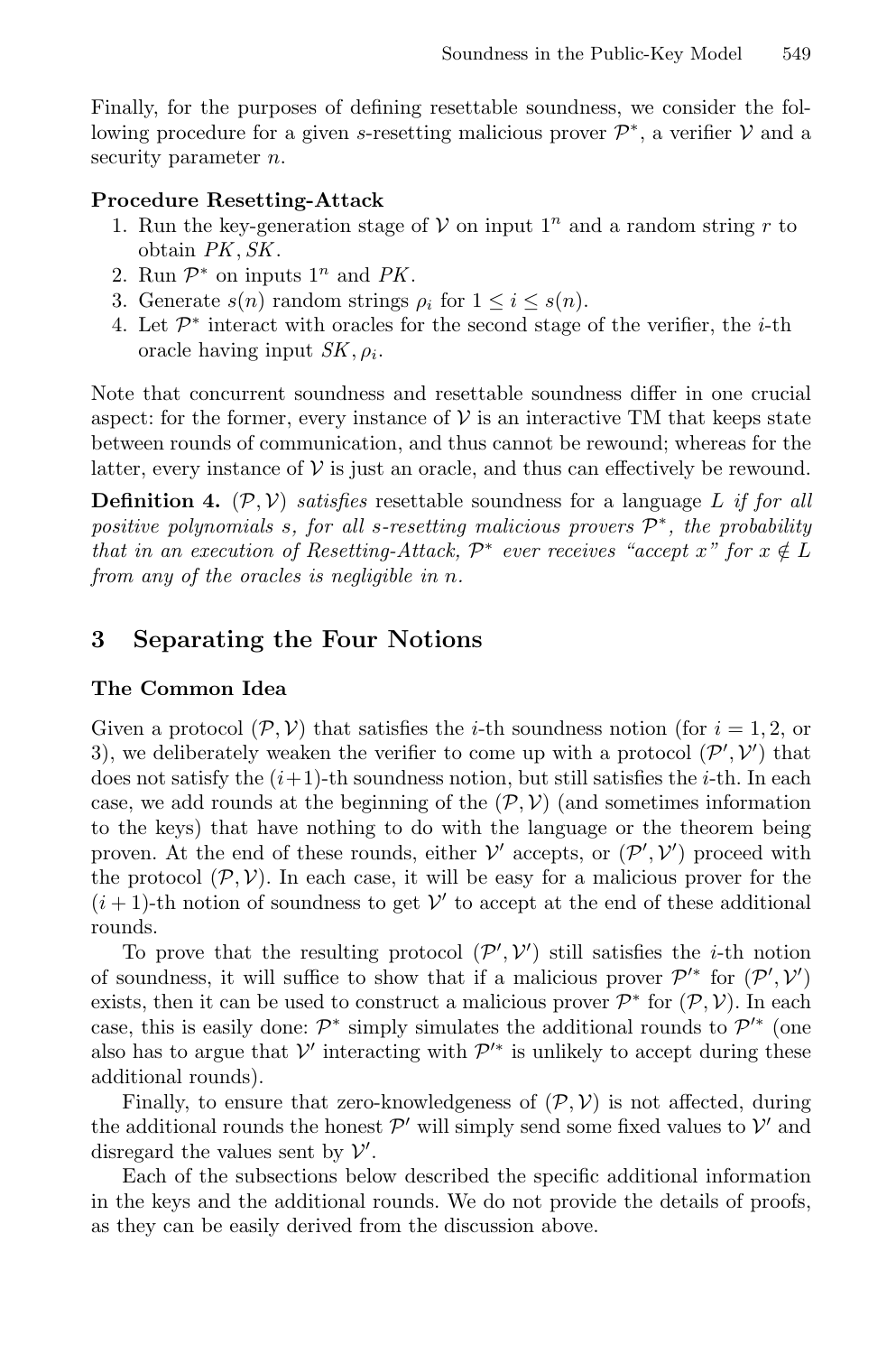### **Proof of Theorem [1](#page-2-0)**

Let F be a pseudorandom function [\[GGM86\]](#page-18-0); we denote by  $F_s(x)$  the output of  $F$  with seed  $s$  on input  $x$ . Note that such functions exist assuming one-way functions exist [\[HILL99\]](#page-19-0). Let  $x$  denote the theorem that the prover is trying to prove to the verifier.

Add to Key Gen: Generate random n-bit seed s; add s to the secret key  $SK$ .

| $Add \, \mathcal{P}$ Step: | Set $\beta = 0$ ; send $\beta$ to the verifier.                      |
|----------------------------|----------------------------------------------------------------------|
| $Add V$ Step:              | If $\beta = F_s(x)$ , accept and stop. Else send $F_s(x)$ to prover. |

Note that a sequential malicious prover can easily get  $\mathcal V'$  to accept: it finds out the value of  $F_s(x)$  in the first interaction, and sets  $\beta = F_s(x)$  for the second. If, on the other hand, the malicious prover is not allowed to use the same  $x$  twice, then it cannot predict  $F_s(x)$  before sending  $\beta$ , and thus cannot get  $\mathcal V'$  to accept.

### **Proof of Theorem [2](#page-2-0)**

Let (SigKeyGen, Sign, Ver) be a signature scheme secure against adaptive chosen message attacks [\[GMR88\]](#page-19-0). Note that such a scheme exists assuming one-way functions exist [\[Rom90\]](#page-19-0).

|                                                                        | Add to Key Gen: Generate a key pair (SigPK, SigSK) for the signature<br>scheme; add $SigPK$ to the public key PK and $SigSK$<br>to the secret key $SK.$        |
|------------------------------------------------------------------------|----------------------------------------------------------------------------------------------------------------------------------------------------------------|
| $Add\;1^{st}\;P\;Step:$<br>$Add\ 1^{st}\ \mathcal{V}\ Step:$           | Set $M = 0$ , and send M to the verifier.<br>1. Send a signature $s$ of $M$ to the prover.<br>2. Let $M'$ be random <i>n</i> -bit string; send $M'$ to prover. |
| Add 2 <sup>nd</sup> P Step:<br>Add $2^{\text{nd}}$ $\mathcal{V}$ Step: | Set $s' = 0$ . Send s' to the verifier.<br>If s' is a valid signature of $M'$ , then accept and stop.                                                          |

Note that a concurrent malicious prover can easily get  $\mathcal V'$  to accept. It starts a protocol with  $V'$ , sends  $M = 0$ , receives M' from  $V$ , and then pauses the protocol. During the pause, it starts a second protocol, and sends  $M = M'$  to  $\mathcal V'$  to obtain a signature s of M' in first message from  $\mathcal V'$ . It then resumes the first protocol, and sends  $s' = s$  to  $\mathcal{V}'$  as its second message, which  $\mathcal{V}'$  accepts.

Also note that a sequential malicious prover will most likely not be able to come up with a valid signature of  $M'$ , because of the signature scheme's security against adaptive chosen message attacks.

## **Proof of Theorem [3](#page-2-0)**

Add P Step: Set  $\beta$  be the string of n zeroes; send  $\beta$  to the verifier. Add  $V$  Step: Set  $\alpha$  be a random string. If  $\beta = \alpha$ , accept and stop. Else send  $\alpha$  to the prover.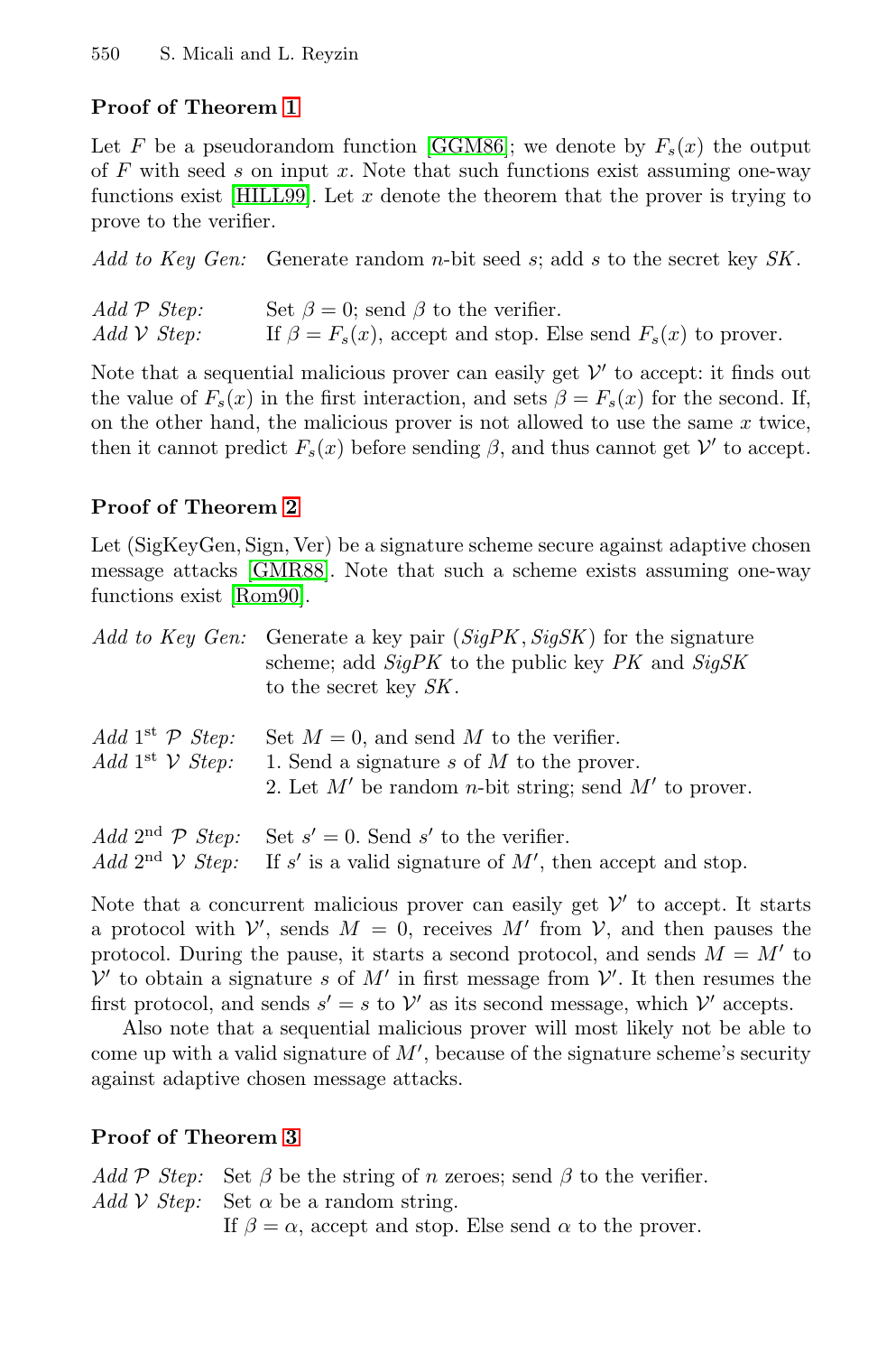Note that a resetting malicious prover can easily get  $\mathcal V'$  to accept: it finds out the value of  $\alpha$  in the first interaction, then resets V' with the same random tape (and hence the same  $\alpha$ , because  $\alpha$  comes from V's random tape) and sets  $\beta = \alpha$ for the second interaction. A concurrent malicious prover, on the other hand, knows nothing about  $\alpha$  when it determines  $\beta$ , and thus cannot get  $\mathcal{V}'$  to accept.

Note that this separation holds in the standard model as well—we never used the BPK model in this proof.

## **4 The "Exact" Soundness of Existing BPK Protocols**

There are only two known protocols in the BPK model, the original one of [\[CGGM00\]](#page-18-0) and the one of [\[MR01\]](#page-19-0) (the latter actually working in a slightly stronger model). Thus we need to understand which notions of soundness they satisfy.

### **The CGGM Protocol Is Sequentially but Probably Not Concurrently Sound**

Although [\[CGGM00\]](#page-18-0) did not provide formal definitions of soundness in the BPK model, their soundness proof essentially shows that their protocol is sequentially sound. However, let us (sketchily) explain why it will probably not be possible to prove their protocol concurrently sound.

The CGGM protocol begins with  $V$  proving to  $P$  knowledge of the secret key by means of parallel repetitions of a three-round proof of knowledge subprotocol. The subprotocol is as follows: in the first round,  $\mathcal V$  sends to  $\mathcal P$  a *commitment*; in the second round,  $\mathcal P$  sends to  $\mathcal V$  a one-bit *challenge*; in the third round,  $\mathcal V$ sends to  $P$  a response. This is repeated k times in parallel in order to reduce the probability of  $V$  cheating to roughly  $2^{-k}$ .

In order to prove soundness against a malicious prover  $\mathcal{P}^*$ , these parallel repetitions of the subprotocol need to be simulated to  $\mathcal{P}^*$  (by a simulator that does not know the secret key). The best known simulation techniques for this general type of proof of knowledge run in time roughly  $2<sup>k</sup>$ . This exponential in k simulation time is not a concern, because of their use of "complexity leveraging" in the proof of soundness. Essentially, the soundness of their protocol relies on an underlying much harder problem: for instance, one that is assumed to take more than  $2^{3k}$  time to solve. Thus, the soundness of the CGGM protocol is proved by contradiction: by constructing a machine from  $\mathcal{P}^*$  that runs in time  $2^k < 2^{3k}$ and yet solves the underlying harder problem.

A concurrent malicious prover  $\mathcal{P}^*$ , however, may choose to run L parallel copies of V. Thus, to prove soundness against such a  $\mathcal{P}^*$ , the proof-of-knowledge subprotocol would have to be simulated  $Lk$  times in parallel, and this simulation would take roughly  $2^{Lk}$  time. If  $L > 3$ , then we will not be able to solve the underlying hard problem in time less than  $2^{3k}$ , and thus will not be able to derive any contradiction.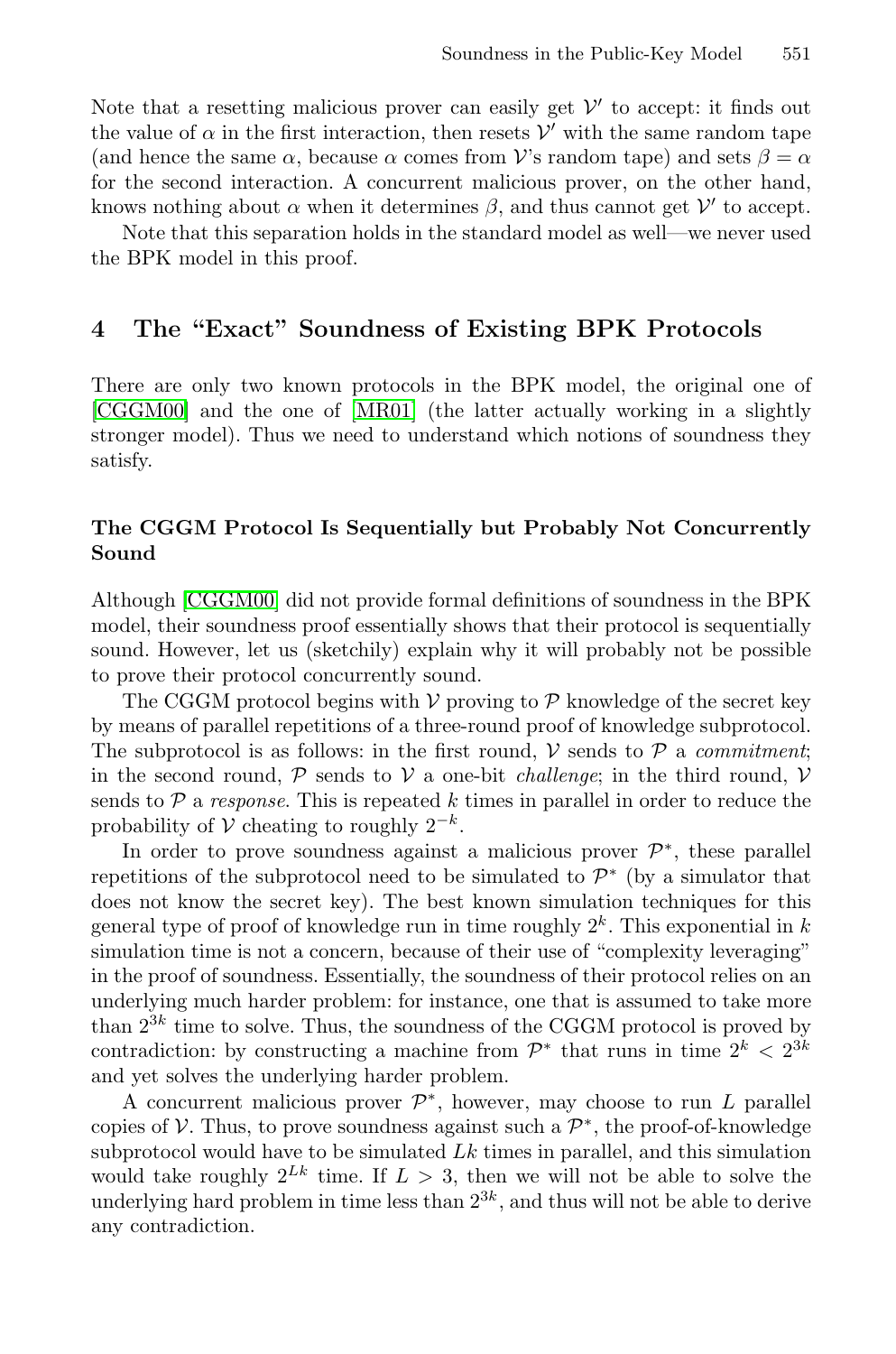Thus, barring the emergence of a polynomial-time simulation for parallel repetitions of 3-round proofs of knowledge (or a dramatically new proof technique for soundness), the CGGM protocol is not provably concurrently sound.

#### **The MR Protocol Is Concurrently but Not Resettably Sound**

The protocol in [\[MR01\]](#page-19-0) extends the BPK model with a counter. Namely, there is an a-priori polynomial bound  $B$  that limits the total number of times the verifier executes the protocol, and the verifier maintains state information from one interaction to the next via a counter (that can be tested and incremented in a single atomic operation).

Our soundness notions easily extend to the MR model as well, and their soundness proof can be easily modified to yield that their protocol is concurrently sound in the new model. However, let us (sketchily) prove here that the MR protocol is not resettably sound.

In the MR protocol, verifier  $V$  publishes a public key for a trapdoor commitment scheme, and then proves knowledge of the trapdoor using non-interactive zero-knowledge proof of knowledge (NIZKPK), relative to a jointly generated string  $\sigma$ . It is easy to see that in the MR protocol, if  $\mathcal{P}^*$  could learn  $\mathcal{V}$ 's trapdoor, then he could force  $V$  to accept a false theorem. The knowledge-extraction requirement of the NIZKPK system guarantees that, by properly selecting  $\sigma$ , one could extract the trapdoor from the proof. Now, a malicious resetting prover  $\mathcal{P}^*$ has total control over  $\sigma$ . Indeed, in the MR protocol  $\sigma$  is the exclusive-or of two strings:  $\sigma_{\mathcal{P}}$  provided by the prover in the first round, and  $\sigma_{\mathcal{V}}$  provided by the verifier in the second round. Thus,  $\mathcal{P}^*$  simply finds out  $\sigma_{\mathcal{V}}$  by running the protocol once, then resets V and provides  $\sigma_{\mathcal{P}}$  such that the resulting  $\sigma = \sigma_{\mathcal{V}} \oplus \sigma_{\mathcal{P}}$ will equal the string that allows  $\mathcal{P}^*$  to extract the trapdoor.

## **5 The Cost of Soundness in Zero-Knowledge Proofs**

The BPK model was introduced to save rounds in RZK protocols, but has itself introduced four notions of soundness. We have already shown that these notions are formally separated. Now, we show that they also have quite different algorithmic requirements: namely, stronger notions of soundness for ZK protocols require more rounds to be implemented. More precisely, we show a lowerbound, namely that concurrently sound black-box ZK requires four or more rounds, and two upperbounds, namely that one-time-sound RZK can be achieved in three rounds (which can be shown optimal using the standard-model lowerbound of [\[GO94\]](#page-19-0)), and that sequential RZK can be achieved in four rounds.

Note that our lowerbound in the BPK model is not contradicted by the existence of the 3-round concurrently-sound protocol of [\[MR01\]](#page-19-0), which is in a stronger model, where the verifier has a counter.

We derive our lowerbound in the BPK model, where there are different notions of soundness, from the older one of Goldreich and Krawczyk [\[GK96\]](#page-19-0) for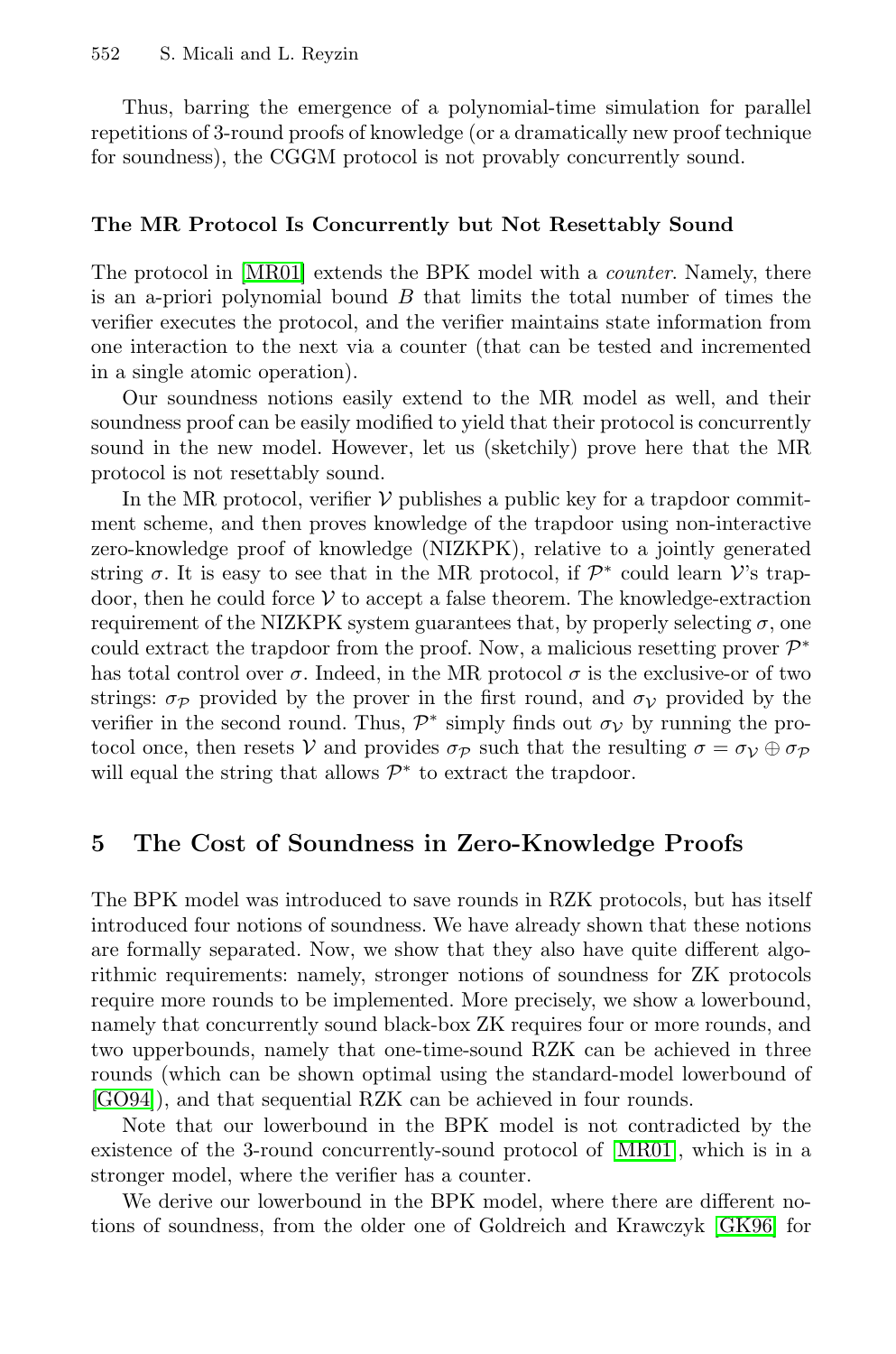black-box ZK in the standard model, where one-time, sequential and concurrent soundness coincide. Thus, somehow, their proof can be extended to verifiers that have public and secret keys, though (as clear from our upperbound) this extension fails to apply to some types of soundness. This point is important to understanding soundness in the BPK model, and we'll try to highlight it when sketching the lowerbound proof below.

Our bounds are not tight: we do not know whether 4-round concurrently sound RZK protocols exist, nor whether 3-round sequentially sound ZK protocols exist. Before our work, however, the gap was even wider: the CGGM sequentially sound— RZK protocol had 8 rounds without preprocessing, though it could be easily reduced to 5 rounds.

#### **5.1 No Concurrent Soundness for Black-Box ZK in Three Rounds**

**Theorem [4](#page-3-0)** Any (resettable or not) black-box ZK protocol satisfying concurrent soundness in the BPK model for a language L outside of BPP requires at least four rounds.

Proof Sketch. The Goldreich and Krawczyk's proof that, for languages outside of BPP, there are no three-round protocols that are black-box zero-knowledge in the standard model, proceeds by contradiction. Assuming the existence of a black-box zero-knowledge simulator  $M$ , it constructs a BPP machine  $M$  for  $L$ . Recall that M interacts with a verifier in order to output the verifier's view. On input x, M works essentially as follows: it simply runs M on input x, simulating a verifier to it. For this simulation, M uses the algorithm of the honest verifier  $V$ and the messages supplied by  $M$ , but ignores the random strings supplied by  $M$ and uses its own random strings (if the same message is given twice by  $M$ , then  $\overline{M}$  uses the same random string—thus making the verifier appear deterministic to  $M$ ). If the view that M outputs at the end is accepting, then M concludes that  $x \in L$ . Otherwise, it concludes that  $x \notin L$ .

To show that  $\overline{M}$  is a BPP machine for L, Goldreich and Krawczyk demonstrate two statements: that if  $x \in L$ , M is likely to output an accepting conversation, and that if  $x \notin L$ , M is unlikely to output an accepting conversation. The first statement follows because, by zero-knowledgeness, M's output is indistinguishable from the view generated by the true prover and the true verifier on input  $x$ , and, by completeness, this view is accepting. The second statement follows from soundness: if M can output an accepting conversation for  $x \notin L$ , then one can construct a malicious prover  $\mathcal{P}^*$  that can convince V of the false statement " $x \in L$ ." Such a  $\mathcal{P}^*$  needs in essence to "execute M" and simply let it interact with V.

Having  $\mathcal{P}^*$  execute M requires some care. At first glance, because simulator M is capable of resetting the verifier, it would seem that, in order to execute  $M$ . also  $\mathcal{P}^*$  should have this capability. However, for 3-round protocols only, [\[GK96\]](#page-19-0) show that

(∗) P<sup>∗</sup> can execute M without resetting V, so long as it has one-time access to  $\mathcal{V}$ .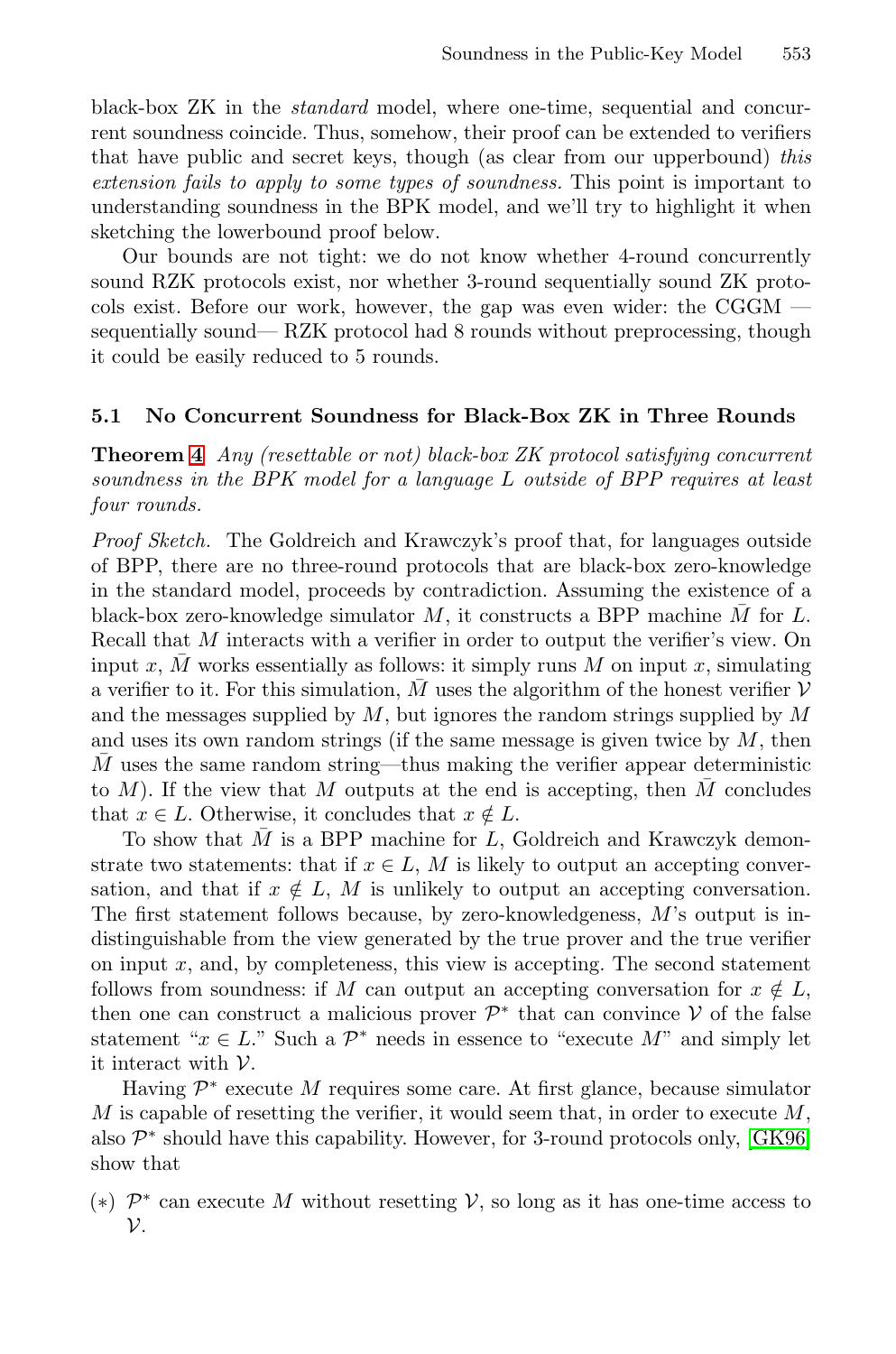Notice that by the term "one-time access" we make retroactive use of our modern terminology: [\[GK96\]](#page-19-0) make no mention of one-time provers, because they work in the standard model. However, this terminology allows us to separate their proof of (∗) into two distinct steps:

- $(*')$  P<sup>∗</sup> can execute M so long as it has concurrent access to V; and
- (\*'') losing only a polynomial amount of efficiency, concurrent access to  $V$  is equivalent to one-time access.

Tedious but straightforward analysis shows that  $(*')$  and the rest of their proof except for  $(*<sup>′′</sup>)$ — carries through in the BPK model (where the 3-round protocol is modified to include verifier key generation, and public and secret verifier keys are then involved). Step  $(*'')$ , however, only holds in the standard model (where, as we pointed out, one-time, sequential and concurrent soundness coincide).

In sum, therefore, once verifier keys are introduced, one is left with a concurrent prover.  $\Box$ 

## **5.2 One-Time Sound RZK in Three Rounds**

**Theorem [5](#page-3-0)** Assuming the security of RSA with large prime exponents against subexponentially-strong adversaries, for any  $L \in NP$ , there exists a 3-round black-box RZK protocol in the BPK model that possesses one-time, but not sequential, soundness.

Proof Sketch. The proof of the theorem is constructive: we demonstrate such a protocol  $(\mathcal{P}, \mathcal{V})$ .

BASIC TOOLS. The protocol  $(\mathcal{P}, \mathcal{V})$  relies on three techniques: a pseudorandom function PRF [\[GGM86\]](#page-18-0), a verifiable random functions VRF [\[MRV99\]](#page-19-0), and a noninteractive zero-knowledge (NIZK) proof system (NIP, NIV) [\[BFM88,BDMP91\]](#page-18-0). Note that both PRFs and NIZKs can be constructed using general assumptions [\[HILL99,](#page-19-0)[FLS99\]](#page-18-0), and it is only for VRFs that we need the specific RSA assumption (which is formally stated in Appendix [B.3\)](#page-22-0).

The definitions of NIZKs and VRFs are recalled recalled in Appendix [B.](#page-21-0) Here we briefly introduce the notation:

- **–** The keys VRFPK, VRFSK for VRF are produced by VRFGen. The evaluation is performed by VRFEval, and the proof is computed by VRFProve. The verification is performed by VRFVer.
- **–** The NIZK proof with security parameter n requires a shared random string  $\sigma$  of length NI $\sigma$ Len $(n)$ . The proof is computed by NIP and verified by NIV. The shared string and the proof together can by simulated by NIS.

The construction works for any language  $L$  for which an NIZK proof system exists, and, therefore, for all of NP.

This construction also uses "complexity leveraging" [\[CGGM00\]](#page-18-0), although in a somewhat unusual way. Namely, let  $\alpha$  be the pseudorandomness constant for VRF (that is, the output of the VRFEval is indistinguishable from random for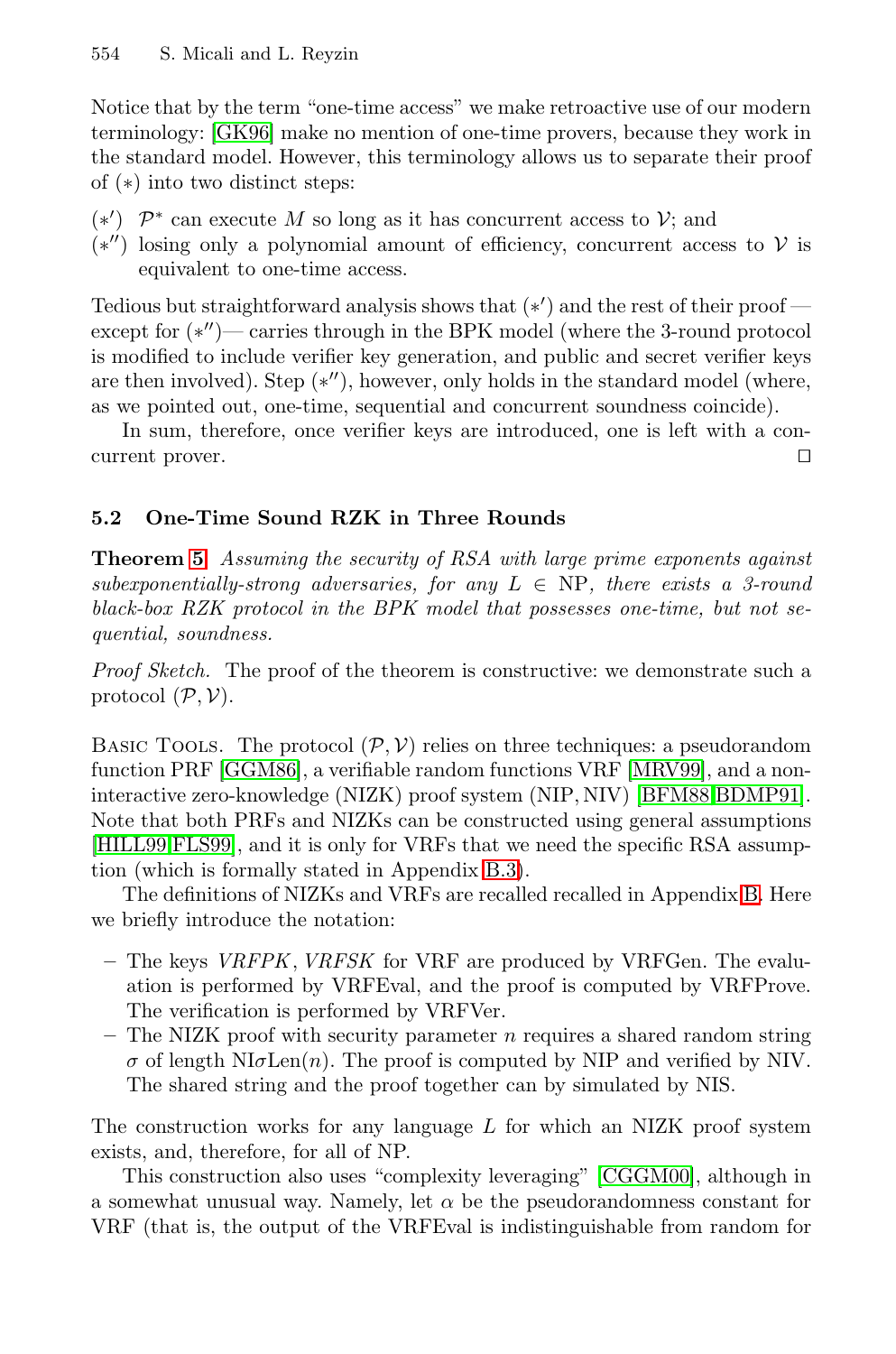circuits of size  $2^{k^{\alpha}}$ , where k is VRF the security parameter). Let  $\gamma_1$  be the following constant: for all sufficiently large  $n$ , the length of the NIZK proof  $\Pi$ for  $x \in L$  of length n is upper bounded by  $n^{\gamma_1}$ . Let  $\gamma_2$  be the following constant: for all sufficiently large n, the length of the NP-witness y for  $x \in L$  of length n is upper bounded by  $n^{\gamma_2}$ . We then set  $\gamma = \max(\gamma_1, \gamma_2)$ , and  $\epsilon > \gamma/\alpha$ . We use NIZK with security parameter  $n$  and VRF with a (larger) security parameter  $k = n^{\epsilon}$ . This ensures that one can enumerate all potential NIZK proofs  $\Pi$ , or all potential NP-witnesses y, in time  $2^{n^{\gamma}}$ , which is less than the time it would take to break the residual pseudorandomness of VRF (because  $2^{n^{\gamma}} < 2^{k^{\alpha}}$ ).

THE PROTOCOL. For a security parameter  $n, V$  generates a key pair for the VRF with output length  $NI\sigma Len(n)$  and security parameter  $k = n^{\epsilon}$ . VRFSK is  $V$ 's secret key, and *VRFPK* is  $V$ 's public key.

| <i>Public File:</i>         | A collection F of records $(id, VRFPK_{id})$ , where $VRFPK_{id}$<br>is allegedly the output of $VRFGen(1^k)$                                                                                                                                                                               |
|-----------------------------|---------------------------------------------------------------------------------------------------------------------------------------------------------------------------------------------------------------------------------------------------------------------------------------------|
| Common Input:               | An element $x \in L$                                                                                                                                                                                                                                                                        |
| $P$ Private Input:          | The NP-witness y for $x \in L$ ; V's id and the file F;<br>a random string $\omega$                                                                                                                                                                                                         |
| $\mathcal V$ Private Input: | A secret key SK                                                                                                                                                                                                                                                                             |
| $P$ Step One:               | 1. Using the string $\omega$ as a seed for PRF, generate a string<br>$\sigma_P$ of length NI $\sigma$ Len $(n)$ from the inputs x, y and id.<br>2. Send $\sigma_{\mathcal{P}}$ to $\mathcal{V}$ .                                                                                           |
| $V$ Step One:               | 1. Compute a string $\sigma_{\mathcal{V}}$ of length NI $\sigma$ Len( <i>n</i> ) as<br>$\sigma_{\mathcal{V}} = \text{VRFEval}(VRFSK, x)$ , and the VRF proof<br>$pf = \text{VRFProve}(VRFSK, x).$<br>2. Send $\sigma_{\mathcal{P}}$ and pf to $\mathcal{P}$ .                               |
| $P$ Step Two:               | 1. Verify that $\sigma_{\mathcal{V}}$ is correct by invoking<br>VRFVer(VRFPK, $x, \tau, pf$ ). If not, abort.<br>2. Let $\sigma = \sigma_{\mathcal{V}} \oplus \sigma_{\mathcal{P}}$ . Using NIP $(\sigma, x, y)$ , compute and send<br>to V the proof $\Pi$ of the statement " $x \in L$ ." |
| $V$ Step Two:               | 1. Let $\sigma = \sigma_{\mathcal{V}} \oplus \sigma_{\mathcal{P}}$ . Using NIV $(\sigma, x, \Pi)$ , verify if $\Pi$ is valid<br>If so, accept. Else reject.                                                                                                                                 |

As far as we know, the above protocol is the first application of VRFs. The very strong properties of this new tool yield surprisingly simple proofs of one-time soundness and resettable zero-knowledgeness.

Completeness and RZK. As usual, completeness of our protocol is easily verified. The RZK property can be shown in a way similar to (and simpler than) the way is shown in [\[CGGM00\]](#page-18-0) and [\[MR01\]](#page-19-0). One simply builds an RZK simulator who finds out VRFEval(*VRFSK, x*) for every pair (*VRFPK, x*) that  $V^*$  is likely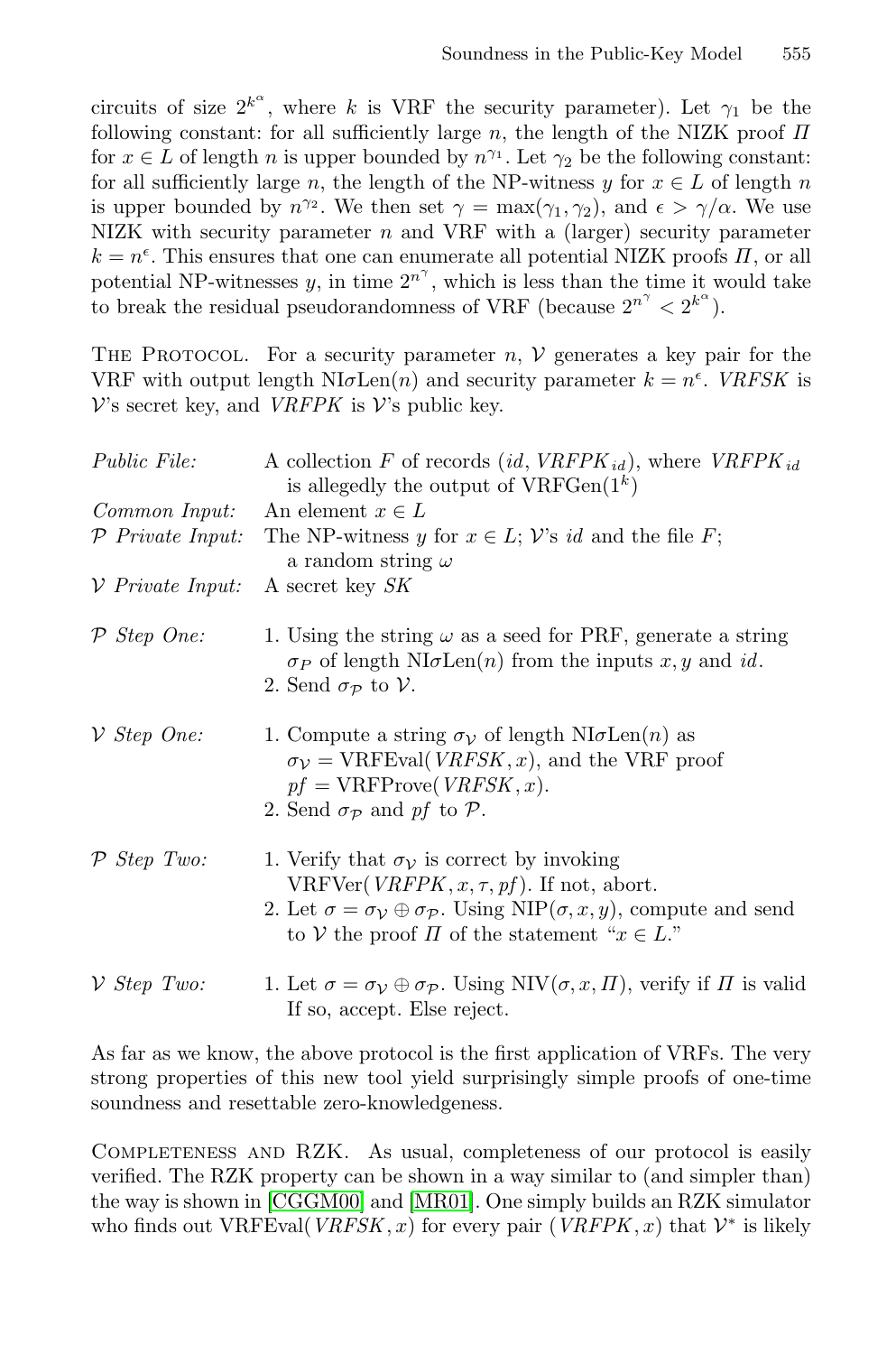to input to  $P$ , and then rewinds and uses the NIZK simulator NIS(x) just like the sequential malicious prover described above.

Soundness. First of all, note that soundness of our protocol is provably not sequential, because  $\sigma_{\mathcal{V}}$  depends only on the input x, and hence will repeat if V is run with the same x twice. Thus, once a sequential malicious prover  $\mathcal{P}^*$  knows  $\sigma_{\mathcal{V}}$ , it can run the NIZK simulator NIS(x) to obtain  $(\sigma', \Pi')$ , restart with the same x, and use  $\sigma'_{\mathcal{P}} = \sigma' \oplus \sigma_{\mathcal{V}}$  as its first message and  $\Pi'$  as its second message.

To show one-time soundness, first assume (for simplicity) that  $\mathcal{P}^*$  interacts with  $V$  only once (we will deal with the general case later). Then we will construct a machine  $T = (T_J, T_E)$  to break the residual pseudorandomness of the VRF (see the definition of VRF in Appendix [B\)](#page-21-0). Namely, given the public key VRFPK of a VRF with security parameter k,  $T_J$  runs the first stage of  $\mathcal{P}^*$  on input VRFPK to receive a string x. It then checks if  $x \in L$  by simply enumerating all potential NP witnesses y in time  $2^{n^{\gamma_2}}$ . If it is, then  $T_J$  outputs  $(x, state)$ , where state = 0. Otherwise, it runs the second stage of  $\mathcal{P}^*$  to receive  $\sigma_P$ , and outputs  $(x, state)$ , where  $state = (x, \sigma_{\mathcal{P}})$ .

Now,  $T_E$  receives v, and  $T_E$ 's job is to find out whether v is a random string or VRFEval(VRFSK, x). If state = 0, then  $T_E$  simply guesses at random. Otherwise,  $state = (x, \sigma_{\mathcal{P}})$ . Let  $\sigma = \sigma_{\mathcal{P}} \oplus v$ . If v is a random string, then  $\sigma$  is also random, so most likely there is no NIZK proof  $\Pi$  of the statement " $x \in L$ " with respect to  $\sigma$  (by soundness of the NIZK proof system). Otherwise,  $v = \sigma_{\mathcal{V}}$ , so, if  $\mathcal{P}^*$  has a better than negligible probability of success, then there is a better than negligible probability that  $\Pi$  exists with respect to  $\sigma$ . Thus,  $T_E$  simply searches whether a proof  $\Pi$  exists (in time  $2^{n^{\gamma_1}}$ ) to determine whether v is random or the output of VRFEval.

Complexity leveraging is crucial here: we are using the fact that the VRF is "stronger" than the non-interactive proof system. Otherwise, the output of VRFProve (which the prover gets, but  $T$  does not) could help a malicious prover find  $\Pi$ . By using a stronger VRF, we are ensuring that such  $\Pi$  will most likely not even exist.

Now we address the general case, when  $\mathcal{P}^*$  is allowed  $s(n)$  sequential interactions with  $V$ , and wins if  $V$  accepts at least one of them (say, the *i*-th one) for  $x_i \notin L$ . Then  $T_J$  simply guesses, at random, the conversation number i for which  $\mathcal{P}^*$  will succeed, and simulates conversations before the *i*-th one by querying VRFEval and VRFProve on  $x_j$  for  $j < i$  (it is allowed to do so, because, in one-time soundness,  $x_j \neq x_i$ ).

#### **5.3 Sequentially Sound RZK in Four Rounds**

**Theorem [6](#page-4-0)** Assuming there exist certified trapdoor permutation families<sup>4</sup> secure against subexponentially-strong adversaries, for any  $L \in NP$ , there exists

<sup>4</sup> A trapdoor permutation family is certified if it is easy to verify that a given function belongs to the family.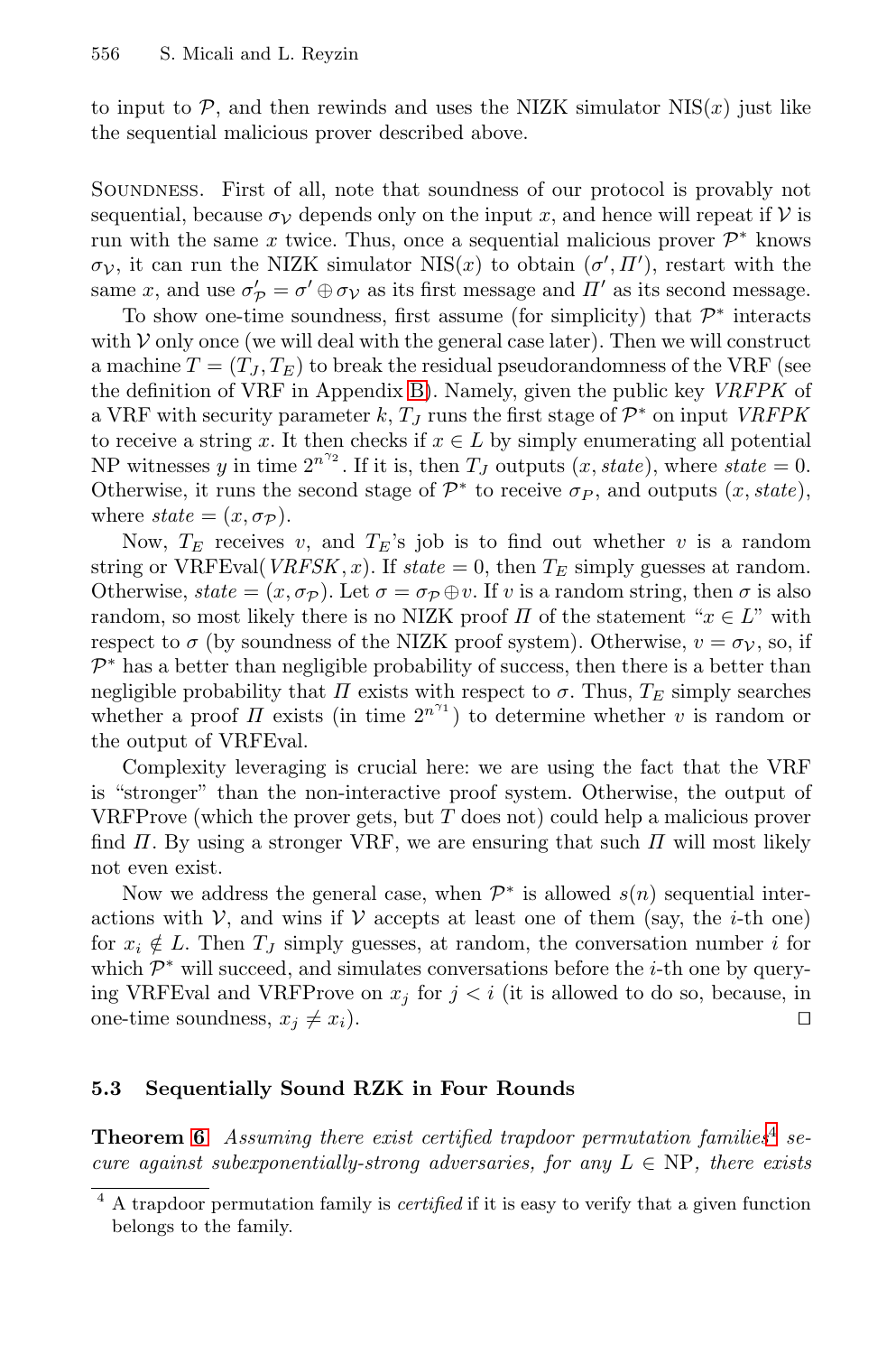### a 4-round black-box RZK protocol in the BPK model that possesses sequential soundness.

Proof Sketch. The proof is, again, constructive. The construction is a modification of the CGGM protocol (which has 8 rounds, and can easily be modified to have 5 by combining the first three rounds with later rounds).

MAIN IDEAS. The CGGM protocol starts with a three-round proof of knowledge subprotocol in which  $V$  proves to  $\mathcal P$  knowledge of the secret key. After that,  $\mathcal P$ proves to  $V$  that a graph is three-colorable using a five-round protocol.

Our main idea is to replace the five-round protocol with a single round using non-interactive zero-knowledge. The first three rounds are then used both for the proof of knowledge and for agreeing on a shared random auxiliary string σ needed for the NIZK proof. To agree on σ, V sends to P an encryption of a random string  $\sigma_{\mathcal{V}}$ ,  $\mathcal{P}$  sends to  $\mathcal{V}$  its own random string  $\sigma_{\mathcal{P}}$ , and then  $\mathcal{V}$  reveals  $\sigma_{\mathcal{V}}$  (and the coins used to encrypt it). The string  $\sigma$  is computed as  $\sigma_{\mathcal{P}} \oplus \sigma_{\mathcal{V}}$ .

Thus,  $\mathcal{V}$ 's key pair is simply a key pair for an encryption scheme. The protocol is zero-knowledge essentially for the same reasons that the CGGM protocol is zero-knowledge: because the simulator can extract the decryption key from the proof of knowledge and thus find out  $\sigma_{\mathcal{V}}$  before needing to submit  $\sigma_{\mathcal{P}}$ . This will allow it to select  $\sigma$  as it wishes and thus use the NIZK simulator.

The protocol is sequentially sound because if the theorem is false, then with respect to only a negligible portion of the possible strings  $\sigma$  does a NIZK proof of the theorem exist. Thus, if a malicious prover  $\mathcal{P}^*$ , after seeing only an encryption of  $\sigma_{\mathcal{V}}$ , is able to come up with  $\sigma_{\mathcal{P}}$  such that the NIZK proof exists with respect to the resulting string  $\sigma = \sigma_P \oplus \sigma_{\mathcal{V}}$ , then one can use  $\mathcal{P}^*$  to break the security of the encryption scheme.

The computational assumption for our protocol follows from the fact that trapdoor permutations are sufficient for encryption [\[GM84,Yao82,GL89\]](#page-19-0), certified trapdoor permutations are sufficient for NIZKs [\[FLS99\]](#page-18-0), one-way permutations are sufficient for the proof of knowledge [\[Blu86\]](#page-18-0) (which is the same as in the CGGM protocol) and one-way functions are sufficient for PRFs [\[HILL99\]](#page-19-0).

DETAILS OF THE CONSTRUCTION. This construction, like the previous one, works for any languages  $L$  for which an NIZK proof system exists. Hence it works for all  $L \in NP$ .

The protocol below relies on parallel executions of three-round proofs of knowledge, which are performed in exactly the same way as in [\[CGGM00\]](#page-18-0). We also use "complexity leveraging," in a way similar to our three-round one-timesound construction. Namely, let  $\alpha$  be the indistinguishability constant for the encryption scheme (that is, the encryptions of two different strings are indistinguishable from each other for circuits of size  $2^{k^{\alpha}}$ , where k is the security parameter). Let  $\gamma_1$  be the following constant: for all sufficiently large n, the length of the NIZK proof  $\Pi$  for x of length n is upper bounded by  $n^{\gamma_1}$ . Let  $\gamma_2$  be following constant: n parallel repetitions of the proof-of-knowledge subprotocol can be simulated in time less that  $2^{n^{\gamma_2}}$ . We then set  $\gamma = \max(\gamma_1, \gamma_2)$ , and  $\epsilon > \gamma/\alpha$ .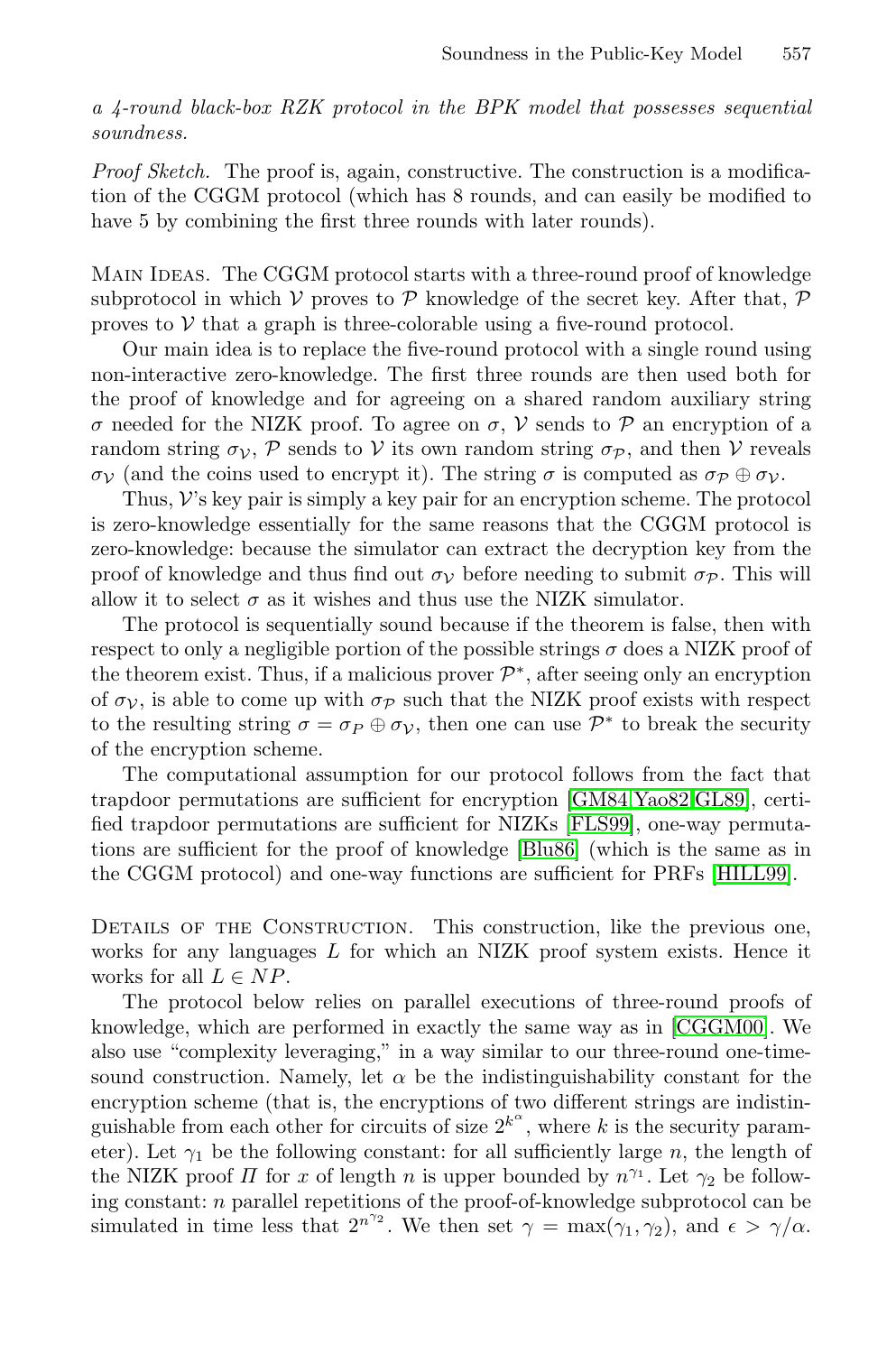We use NIZK with security parameter  $n$  and perform  $n$  parallel repetitions of the proof-of-knowledge subprotocol, while the encryption scheme has a (larger) security parameter  $k = n^{\epsilon}$ . This ensures that one can enumerate all potential NIZK proofs  $\Pi$  and simulate the proof of knowledge subprotocol in time  $2^{n^{\gamma}}$ , which is less than the time it would take to break the indistinguishability of the encryption scheme (because  $2^{n^{\gamma}} < 2^{k^{\alpha}}$ ).

THE PROTOCOL. For a security parameter n, the verifier  $\mathcal V$  generates a pair  $(EncPK, EncSK)$  of keys for the encryption scheme with security parameter  $k = n^{\epsilon}$ . EncSK is V's secret key, and EncPK is V's public key.

| <i>Public File:</i> | A collection F of records $(id, EncPK_{id})$ , where $EncPK_{id}$ is<br>allegedly the output of $\mathcal V$ 's key generation                                                                                                                                                                                                                                                                                                           |
|---------------------|------------------------------------------------------------------------------------------------------------------------------------------------------------------------------------------------------------------------------------------------------------------------------------------------------------------------------------------------------------------------------------------------------------------------------------------|
|                     | <i>Common Inputs:</i> An element $x \in L$<br>P Private Input: The NP-witness y for $x \in L$ ; V's id and the file F;<br>a random string $\omega$                                                                                                                                                                                                                                                                                       |
| $V$ Private Input:  | A secret key <i>EncSK</i> ; a random string $\rho$                                                                                                                                                                                                                                                                                                                                                                                       |
|                     | V Step One: 1. Generate a random string $\sigma_{\mathcal{V}}$ of length NI $\sigma$ Len $(n)$ .<br>2. Encrypt $\sigma_{\mathcal{V}}$ , using a portion $\rho_E$ of the input random string $\rho$ ,<br>to get a ciphertext c. Send c to $\mathcal{P}$ .<br>3. Generate and send to $P$ the first message of the <i>n</i> parallel<br>repetitions of the proof of knowledge of EncSK.                                                    |
|                     | P Step One: 1. Using the input random string $\omega$ as a seed for PRF, generate a<br>sufficiently long "random" string from the input to be used in<br>the remaining computation by $\mathcal{P}$ .<br>2. Generate and send to V random string $\sigma_{\mathcal{P}}$ of length NI $\sigma$ Len $(n)$ .<br>3. Generate and send to $V$ the second message of the n parallel<br>repetitions of the proof of knowledge of <i>EncSK</i> . |
|                     | V Step Two: 1. Send $\sigma_{\mathcal{V}}$ and the coins $\rho_E$ used to encrypt it to P.<br>2. Generate and send the third message of the $n$ parallel<br>repetitions of the proof of knowledge of EncSK.                                                                                                                                                                                                                              |
|                     | P Step Two: 1. Verify that $\sigma_{\mathcal{V}}$ encrypted with coins $\rho_E$ produces ciphertext c.<br>2. Verify the $n$ parallel repetitions proof of knowledge of $EncSK$ .<br>3. If both verifications hold, let $\sigma = \sigma_{\mathcal{V}} \oplus \sigma_{\mathcal{P}}$ . Using the NIZK<br>prover NIP $(\sigma, x, y)$ , compute and send to V the proof $\Pi$ of<br>the statement " $x \in L$ ."                            |
|                     |                                                                                                                                                                                                                                                                                                                                                                                                                                          |

V Step Three: Let  $\sigma = \sigma_{\mathcal{V}} \oplus \sigma_{\mathcal{P}}$ . Using the NIZK verifier NIV $(\sigma, x, \Pi)$ , verify if  $\Pi$  is valid. If so, accept. Else reject.

Completeness and RZK. Completeness of this protocol is, as usual, easily verified. The proof of resettable zero-knowledgeness is very similar to that of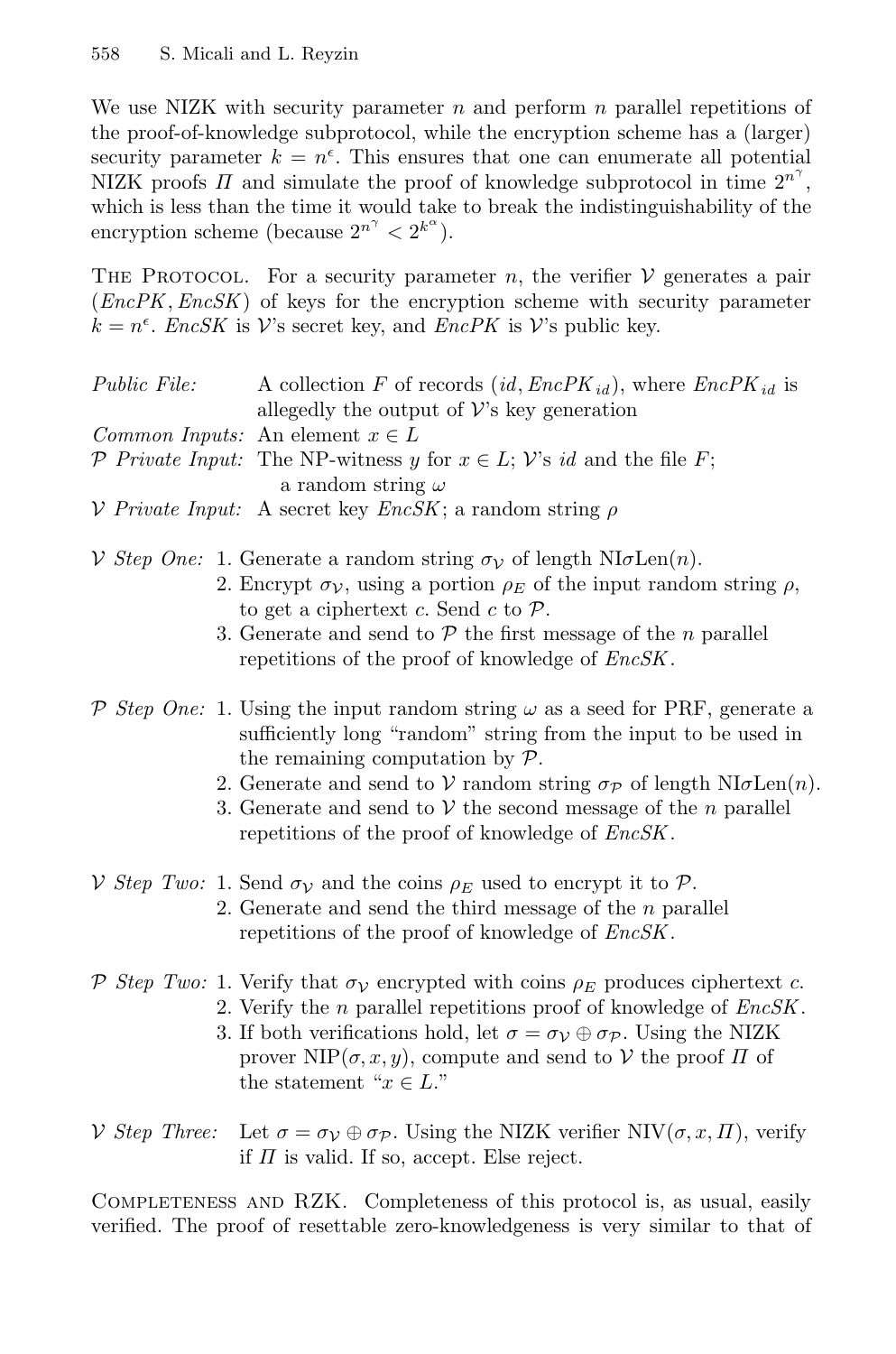$[CGGM00]$ : once the simulator recovers SK from the proof of knowledge, it can find out  $\sigma_{\mathcal{V}}$  before having to send  $\sigma_{\mathcal{P}}$ , and thus can run the NIZK simulator to get  $(\sigma, \Pi)$  and set  $\sigma_{\mathcal{P}} = \sigma \oplus \sigma_{\mathcal{V}}$ .

SOUNDNESS. Sequential soundness can be shown as follows. Suppose  $\mathcal{P}^*$  is a malicious prover that can make  $\mathcal V$  accept a false theorem with probability  $p(n)$ (where the probability is taken over the coin tosses of the  $\mathcal V$  and  $\mathcal P^*$ ). First, assume (for simplicity) that  $\mathcal{P}^*$  interacts with V only once (we will deal with the general case of a sequential malicious prover later).

We will use  $\mathcal{P}^*$  to construct an algorithm A that breaks the encryption scheme. A is given, as input, the public key  $PK$  for the encryption scheme. Its job is to pick two strings  $\tau_0$  and  $\tau_1$ , receive an encryption of  $\tau_b$  for a random bit b and tell whether  $b = 0$  or  $b = 1$ . It picks  $\tau_0$  and  $\tau_1$  simply as random strings of length NI $\sigma$ Len $(n)$ . Let c be the encryption of  $\tau_b$ . Then A publishes PK as its public key, runs the first stage of  $\mathcal{P}^*$  to receive x, and initiates a protocol with the second stage of  $\mathcal{P}^*$ .

In the first message, A sends c for the encryption of  $\sigma_{\mathcal{V}}$  (for the proof-ofknowledge subprotocol, A uses the simulator, which runs in time  $2^{n^{\gamma_2}}$ . It then receives  $\sigma_{\mathcal{P}}$  from  $\mathcal{P}^*$ , computes  $\sigma_i = \sigma_{\mathcal{P}} \oplus \tau_i$  and determines (by exhaustive search, which takes time  $2^{n^{\gamma_1}}$ ) if there exists an NIZK proof  $\Pi_i$  for the statement  $x \in L$  with respect to  $\sigma_i$  (for  $i = 0, 1$ ). If  $\Pi_i$  exists and  $\Pi_{1-i}$  does not, then A outputs  $b = i$ . If neither  $\Pi_0$  nor  $\Pi_1$  exists, or if both exist, then A outputs a random guess for b.

We now need to compute the probability that  $A$  correctly guessed  $b$ . Of course, by construction,

$$
\Pr[A \text{ outputs } b] = \Pr[\exists \Pi_b \text{ and } \nexists \Pi_{1-b}] + \Pr[\exists \Pi_b \text{ and } \exists \Pi_{1-b}]/2 + \Pr[\nexists \Pi_b \text{ and } \nexists \Pi_{1-b}]/2.
$$

Note that  $Pr[\exists \Pi_b \text{ and } \exists \Pi_{1-b}] + Pr[\nexists \Pi_b \text{ and } \nexists \Pi_{1-b}] = 1 - (Pr[\exists \Pi_b \text{ and } \nexists \Pi_{1-b}] +$  $Pr[\nexists \Pi_b \text{ and } \exists \Pi_{1-b}].$  Therefore,

$$
\Pr[A \text{ outputs } b] = 1/2 - \Pr[\nexists \Pi_b \text{ and } \exists \Pi_{1-b}]/2 + \Pr[\exists \Pi_b \text{ and } \nexists \Pi_{1-b}]/2.
$$

Note that the either of the events  $\frac{A}{A} \prod_{b}$  and  $\frac{A}{A} \prod_{1-b}$  can occur only if  $x \notin L$ , by completeness of the NIZK system. Therefore,

$$
\Pr[A \text{ outputs } b] = 1/2 - \Pr[\nexists \Pi_b \text{ and } \exists H_{1-b} \text{ and } x \notin L]/2 +
$$
\n
$$
\Pr[\exists \Pi_b \text{ and } \nexists H_{1-b} \text{ and } x \notin L]/2
$$
\n
$$
= 1/2 - \Pr[\nexists \Pi_b \text{ and } \exists H_{1-b} \text{ and } x \notin L]/2
$$
\n
$$
+ \Pr[\exists \Pi_b \text{ and } x \notin L]/2 - \Pr[\exists \Pi_b \text{ and } \exists H_{1-b} \text{ and } x \notin L]/2
$$
\n
$$
\geq 1/2 + p(n)/2 - \Pr[\exists \Pi_{1-b} \text{ and } x \notin L].
$$

However,  $\tau_{1-b}$  is picked uniformly at random and  $\mathcal{P}^*$  receives no information about it, so the string  $\sigma_{1-b} = \sigma_{\mathcal{P}} \oplus \tau_{1-b}$  is distributed uniformly at random,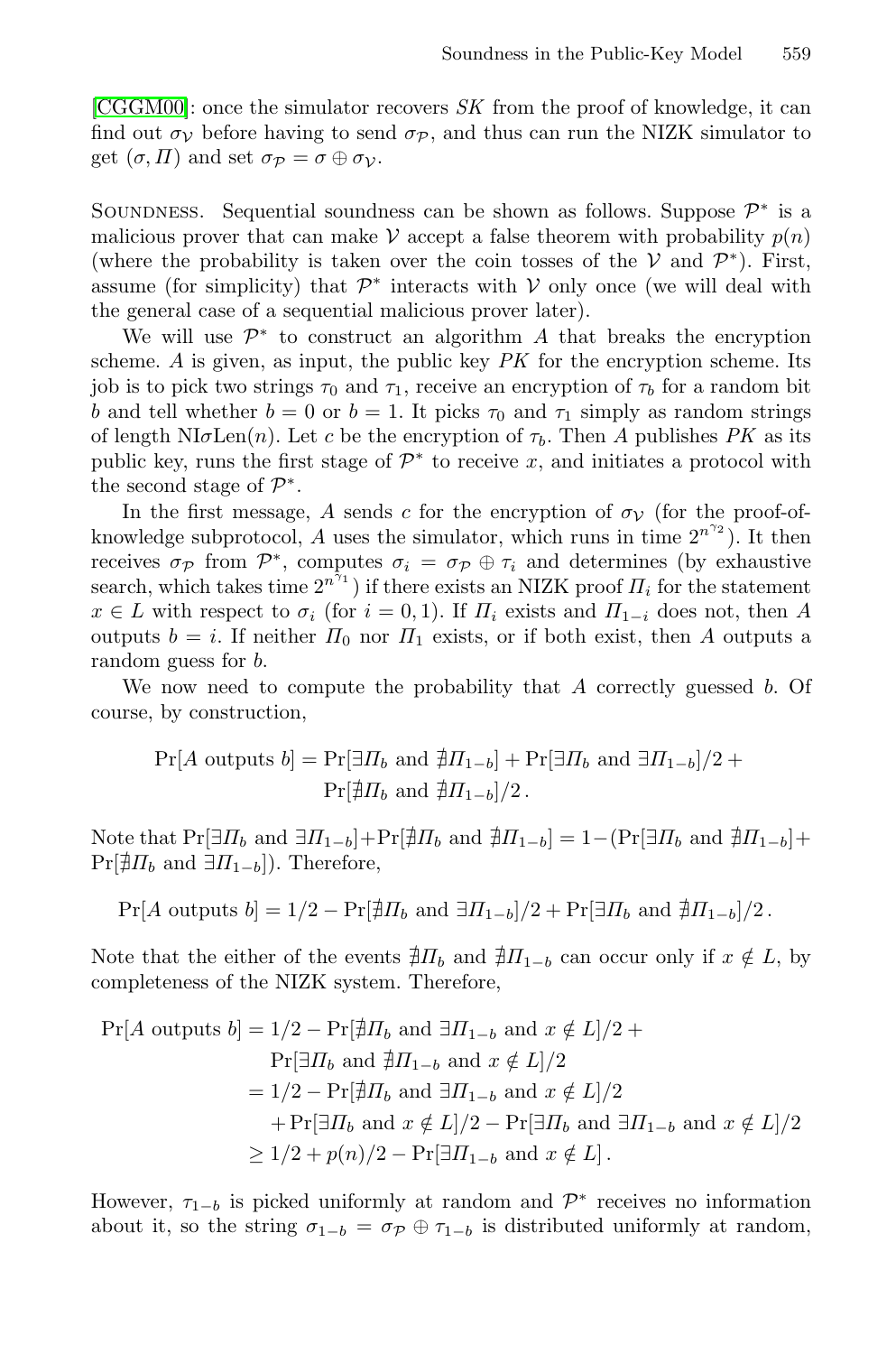<span id="page-18-0"></span>so, by soundness of NIZK,  $Pr[\exists H_{1-b}$  and  $x \notin L]$  is negligible in n. Thus, A's advantage is only negligibly less than  $p(n)/2$ .

Now we address the case of sequential malicious provers. Suppose  $\mathcal{P}^*$  is an s-sequential malicious prover. Then  $\mathcal{P}^*$  initiates at most  $s(n)$  sequential conversations and wins if V accepts at least one of them for  $x \notin L$ . Then A simply guesses, at random, the conversation for which  $\mathcal{P}^*$  will succeed, and simply simulates the other conversations by using the simulator for the proof of knowledge and honestly encrypting random strings. Only for that conversation does it use the procedure described above. This reduces  $A$ 's advantage by a polynomial factor of at most  $s(n)$ .

## **References**

- [BCC88] Gilles Brassard, David Chaum, and Claude Crépeau. Minimum disclosure proofs of knowledge. Journal of Computer and System Sciences, 37(2):156–189, October 1988.
- [BDMP91] Manuel Blum, Alfredo De Santis, Silvio Micali, and Giuseppe Persiano. Noninteractive zero-knowledge. SIAM Journal on Computing, 20(6):1084– 1118, December 1991.
- [BFM88] Manuel Blum, Paul Feldman, and Silvio Micali. Non-interactive zeroknowledge and its applications (extended abstract). In Proceedings of the Twentieth Annual ACM Symposium on Theory of Computing, pages 103–112, Chicago, Illinois, 2–4 May 1988.
- [Blu86] Manuel Blum. How to prove a theorem so no one else can claim it. In Proc. of the International Congress of Mathematicians, Berkeley, CA, pages 1444–1451, 1986.
- [CGGM00] Ran Canetti, Oded Goldreich, Shafi Goldwasser, and Silvio Micali. Resettable zero-knowledge. In Proceedings of the Thirty-Second Annual ACM Symposium on Theory of Computing, Portland, Oregon, 21–23 May 2000. Updated version available at the Cryptology ePrint Archive, record 1999/022, http://eprint.iacr.org/.
- [CKPR01] Ran Canetti, Joe Kilian, Erez Petrank, and Alon Rosen. Black-box concurrent zero-knowledge requires  $\tilde{\Omega}(\log n)$  rounds. In Proceedings of the Thirty-Second Annual ACM Symposium on Theory of Computing, Crete, Greece, 6–8 July 2001.
- [DNS98] Cynthia Dwork, Moni Naor, and Amit Sahai. Concurrent zero knowledge. In Proceedings of the Thirtieth Annual ACM Symposium on Theory of Computing, pages 409–418, Dallas, Texas, 23–26 May 1998.
- [FLS99] Uriel Feige, Dror Lapidot, and Adi Shamir. Multiple non-interactive zero knowledge proofs under general assumptions. SIAM Journal on Comput $ing, 29(1):1-28, 1999.$
- [FS89] Uriel Feige and Adi Shamir. Zero knowledge proofs of knowledge in two rounds. In G. Brassard, editor, Advances in Cryptology—CRYPTO '89, volume 435 of Lecture Notes in Computer Science, pages 526–545. Springer-Verlag, 1990, 20–24 August 1989.
- [GGM86] Oded Goldreich, Shafi Goldwasser, and Silvio Micali. How to construct random functions. Journal of the ACM, 33(4):792–807, October 1986.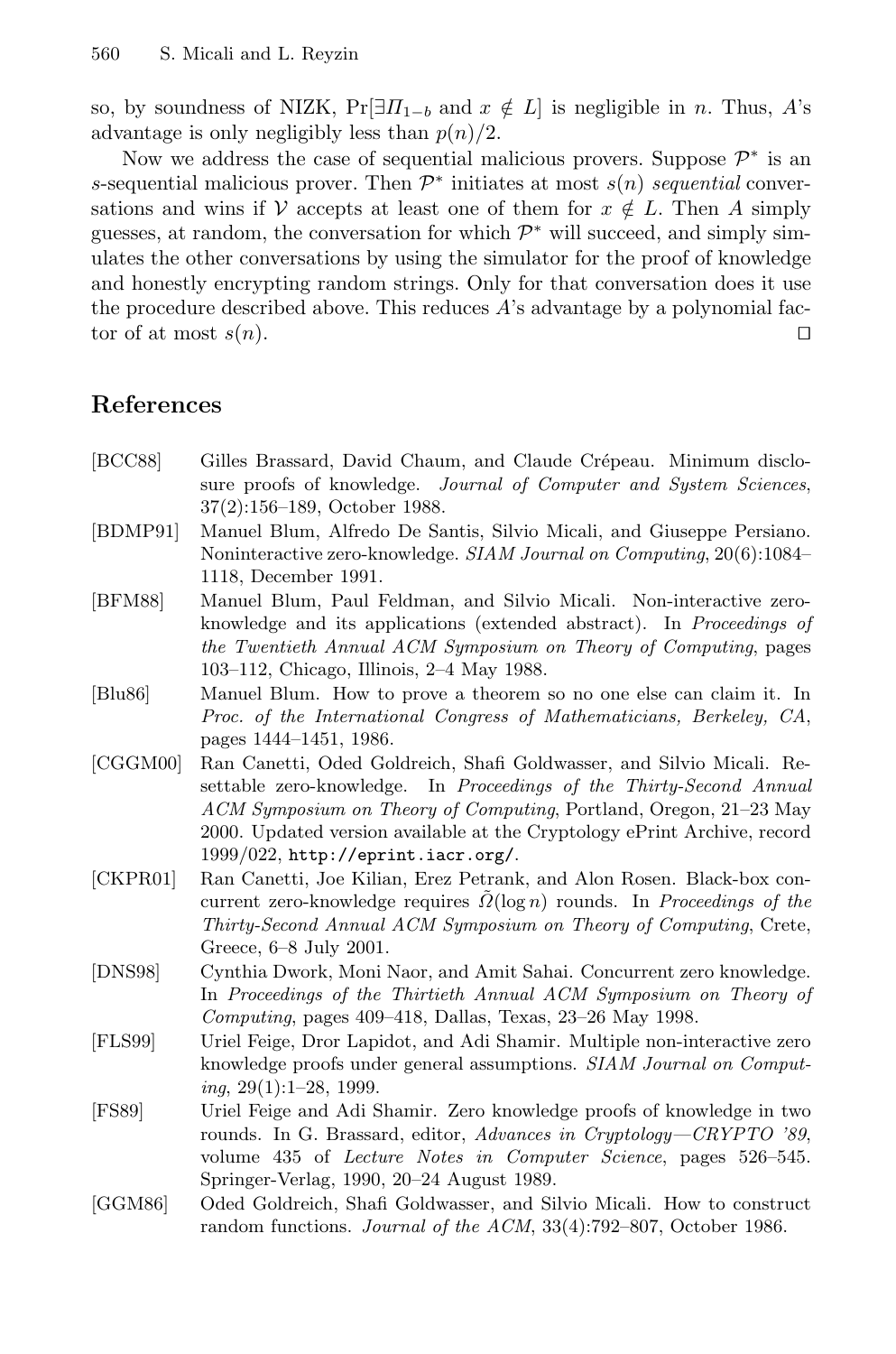- <span id="page-19-0"></span>[GK96] Oded Goldreich and Hugo Krawczyk. On the composition of zeroknowledge proof systems. SIAM Journal on Computing, 25(1):169–192, February 1996.
- [GL89] O. Goldreich and L. Levin. A hard-core predicate for all one-way functions. In Proceedings of the Twenty First Annual ACM Symposium on Theory of Computing, pages 25–32, Seattle, Washington, 15–17 May 1989.
- [GM84] S. Goldwasser and S. Micali. Probabilistic encryption. Journal of Computer and System Sciences, 28(2):270–299, April 1984.
- [GMR88] Shafi Goldwasser, Silvio Micali, and Ronald L. Rivest. A digital signature scheme secure against adaptive chosen-message attacks. SIAM Journal on Computing, 17(2):281–308, April 1988.
- [GMR89] Shafi Goldwasser, Silvio Micali, and Charles Rackoff. The knowledge complexity of interactive proof systems. SIAM Journal on Computing, 18:186–208, 1989.
- [GO94] Oded Goldreich and Yair Oren. Definitions and properties of zeroknowledge proof systems. Journal of Cryptology, 7(1):1–32, 1994.
- [HILL99] J. Håstad, R. Impagliazzo, L.A. Levin, and M. Luby. Construction of pseudorandom generator from any one-way function. SIAM Journal on Computing, 28(4):1364–1396, 1999.
- [MR01] Silvio Micali and Leonid Reyzin. Min-round resettable zero knowledge in the public-key model. In Birgit Pfitzmann, editor, Advances in Cryptology—EUROCRYPT 2001, volume 2045 of Lecture Notes in Computer Science, pages 373–393. Springer-Verlag, 6–10 May 2001.
- [MRV99] Silvio Micali, Michael Rabin, and Salil Vadhan. Verifiable random functions. In 40th Annual Symposium on Foundations of Computer Science, pages 120–130, New York, October 1999. IEEE.
- [Rom90] John Rompel. One-way functions are necessary and sufficient for secure signatures. In Proceedings of the Twenty Second Annual ACM Symposium on Theory of Computing, pages 387–394, Baltimore, Maryland, 14–16 May 1990.
- [Yao82] A. C. Yao. Theory and application of trapdoor functions. In 23rd Annual Symposium on Foundations of Computer Science, pages 80–91, Chicago, Illinois, 3–5 November 1982. IEEE.

## **A Definitions of Completeness and RZK**

Completeness for a pair  $(\mathcal{P}, \mathcal{V})$  is defined the usual way. Consider the following procedure for  $(\mathcal{P}, \mathcal{V})$ , a string  $x \in L$  of length n and a string y.

#### **Procedure Normal-Interaction**

- 1. Run the key-generation stage of V on input  $1^n$  and a random string r to obtain PK, SK.
- 2. Pick any  $id$ , and let F be a public file that contains the record  $(id, PK)$ .
- 3. Pick strings  $\omega$  and  $\rho$  at random and run  $\mathcal P$  on inputs  $1^n, x, y, id, \omega$ , and the verification stage of V on inputs  $SK, x, \rho$ , letting them interact.

**Definition 5.** A pair  $(\mathcal{P}, \mathcal{V})$  is complete for an NP-language L if for all n-bit strings  $x \in L$  and their NP-witnesses y, the probability that in an execution of Normal-Interaction  $\mathcal V$  outputs "accept" differs from 1 by a quantity negligible in  $\boldsymbol{n}$  .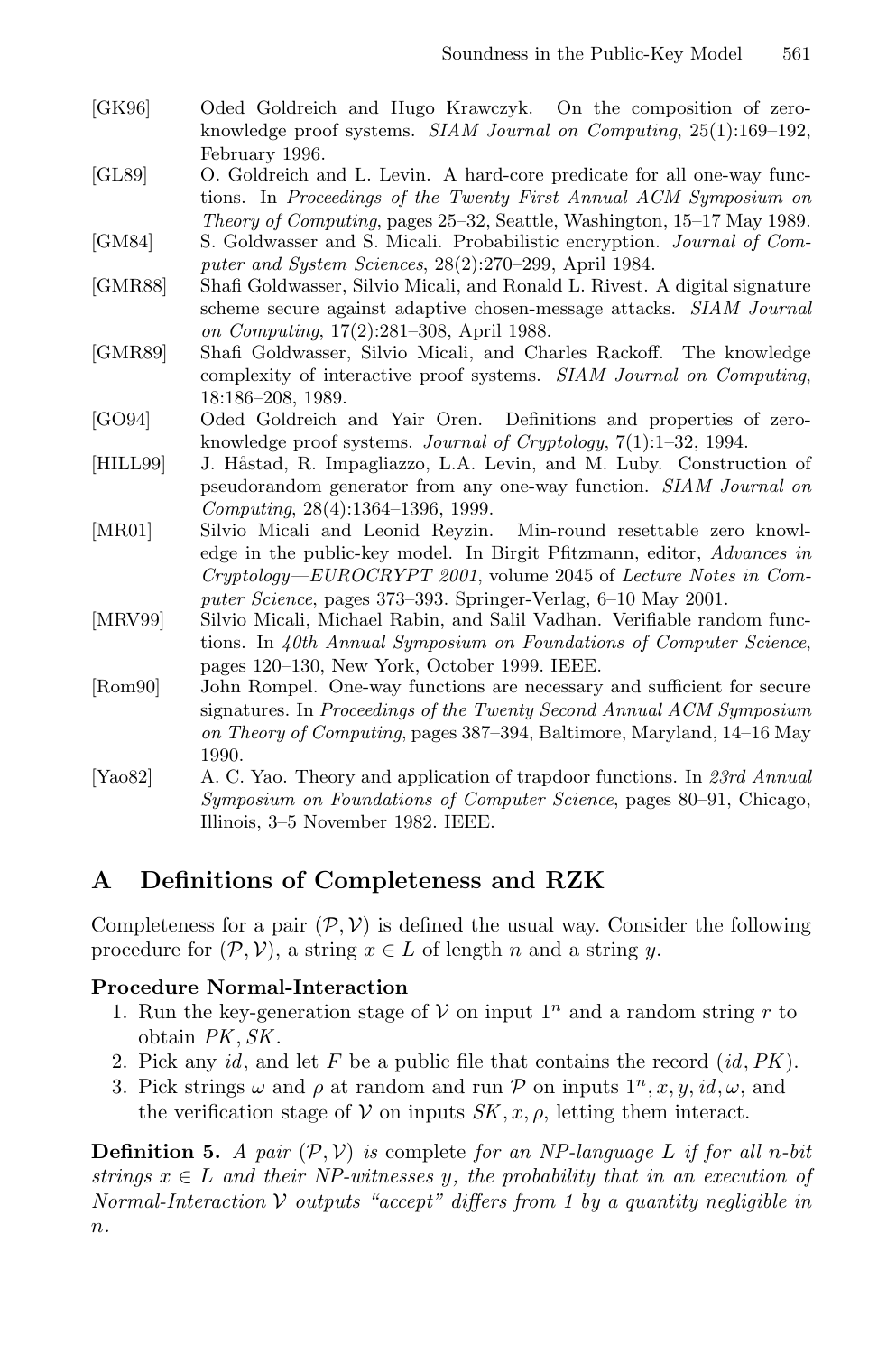The notion of resettable zero-knowledgeness is a bit harder to define. We do not describe the motivation and intuition behind RZK and instead refer the reader to the original exposition of [\[CGGM00\]](#page-18-0). Also, note that here we define only black-box RZK (because it is the notion most relevant to this paper). That is, we demand that there exist a single simulator that works for all malicious verifiers  $\mathcal{V}^*$  (given oracle access to  $\mathcal{V}^*$ ).

We introduce a few more players before formally stating the definition. Let

- An honest prover P, for the purposes of defining RZK, be viewed as a noninteractive TM that is given, in addition to the inputs given in Section [2,](#page-4-0) the entire history of the messages already received in the interaction, and outputs the next message to be sent. Fixing all inputs, this view allows one to think of  $\mathcal{P}(1^n, x, y, F, id, \omega)$  as a simple deterministic oracle that outputs the next message given the history of the interaction.
- An  $(s, t)$ -resetting malicious verifier  $\mathcal{V}^*$ , for any two positive polynomials s and t, be a TM that runs in two stages so that, on first input  $1^n$ ,
	- 1. In stage 1,  $\mathcal{V}^*$  receives  $s(n)$  values  $x_1,\ldots,x_{s(n)} \in L$  of length n each, and outputs an arbitrary public file F and a list of  $s(n)$  identities  $id_1, \ldots,$  $id_{s(n)}$ .
	- 2. In stage 2,  $\mathcal{V}^*$  starts in the final configuration of stage 1, is given oracle access to  $s(n)^3$  provers, and then outputs its "view" of the interactions: its random string and the messages received from the provers.
	- 3. The total number of steps of  $\mathcal{V}^*$  in both stages is at most  $t(n)$ .
- $A$  black-box simulator M be a polynomial-time machine that is given oracle access to  $\mathcal{V}^*$ . By this we mean that it can run  $\mathcal{V}^*$  multiple times, each time picking  $\mathcal{V}^*$ 's inputs, random tape and (because  $\mathcal{V}^*$  makes oracle queries itself) the answers to all of  $\mathcal{V}^*$ 's queries. M is also given  $s(n)$  values  $x_1, \ldots, x_{s(n)} \in L$ as input.

Now we can formally define the resettable-zero-knowledgeness property.

**Definition 6.**  $(\mathcal{P}, \mathcal{V})$  is black-box resettable zero-knowledge for an NP-language  $L$  if there exists a simulator  $M$  such that for every pair of positive polynomials  $(s, t)$ , for every  $(s, t)$ -resetting verifier  $\mathcal{V}^*$ , for every  $x_1, \ldots, x_{s(n)} \in L$  and their corresponding NP-witnesses  $y_1, \ldots, y_{s(n)}$ , the following probability distributions are indistinguishable (in time polynomial in n):

- 1. The output of  $\mathcal{V}^*$  obtained from the experiment of choosing  $\omega_1,\ldots,\omega_{s(n)}$ uniformly at random, running the first stage of  $\mathcal{V}^*$  to obtain F, and then letting  $\mathcal{V}^*$  interact in its second stage with the following  $s(n)^3$  instances of  $\mathcal{P}: \mathcal{P}(x_i, y_i, F, id_k, \omega_j)$  for  $1 \leq i, j, k \leq s(n)$ .
- 2. The output of M with input  $x_1, \ldots, x_{s(n)}$  interacting with  $\mathcal{V}^*$ .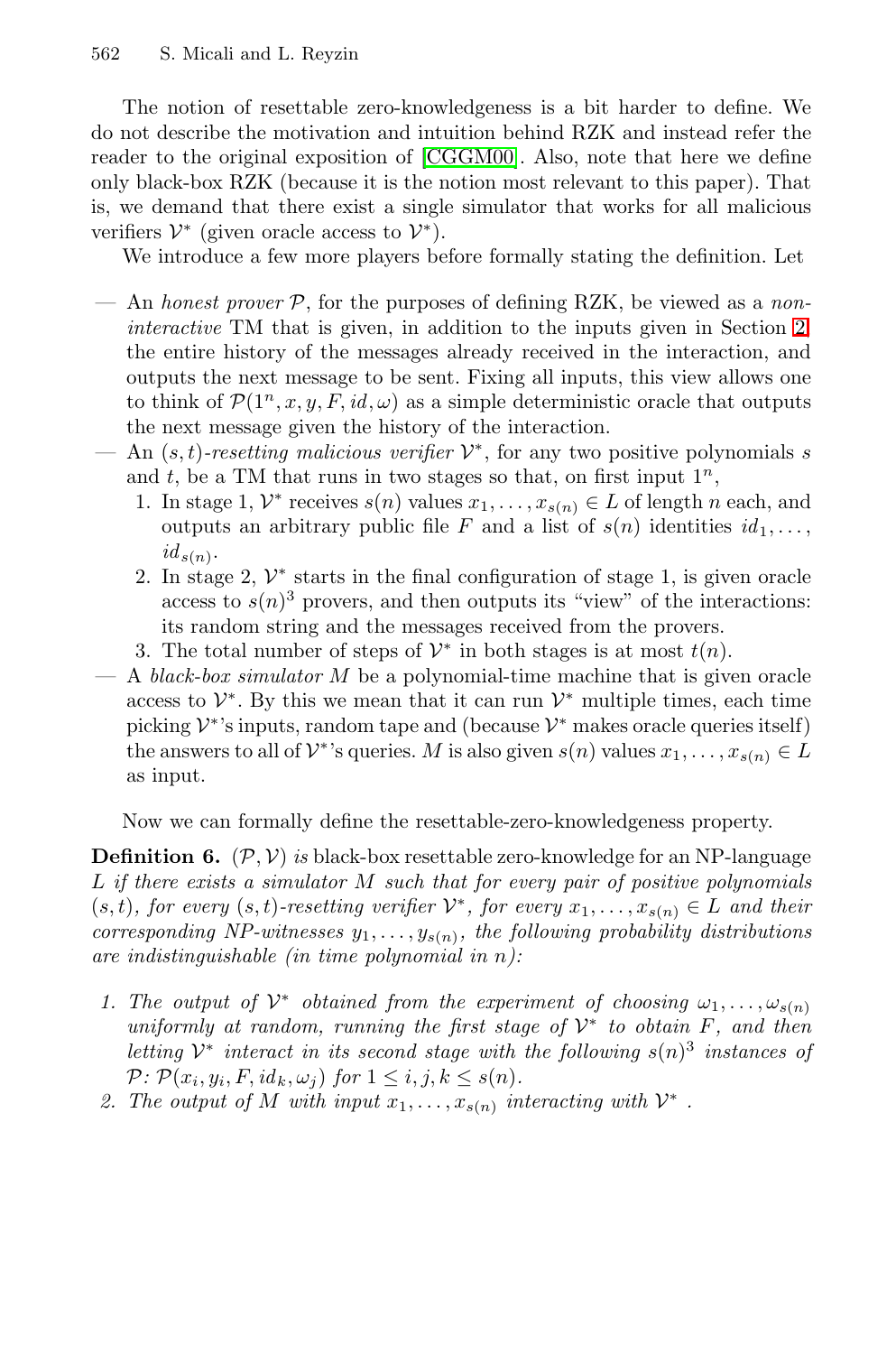## <span id="page-21-0"></span>**B Tools**

### **B.1 Probabilistic Notation**

(The following is taken verbatim from [\[BDMP91\]](#page-18-0) and [\[GMR88\]](#page-19-0).) If  $A(\cdot)$  is an algorithm, then for any input x, the notation " $A(x)$ " refers to the probability space that assigns to the string  $\sigma$  the probability that A, on input x, outputs σ. The set of strings having a positive probability in A(x) will be denoted by " $\{A(x)\}$ ". If S is a probability space, then " $x \stackrel{R}{\leftarrow} S$ " denotes the algorithm which assigns to  $x$  an element randomly selected according to  $S$ . If  $F$  is a finite set, then the notation " $x \stackrel{R}{\leftarrow} F$ " denotes the algorithm that chooses x uniformly from F.

If p is a predicate, the notation  $\text{PROB}[x \stackrel{R}{\leftarrow} S; y \stackrel{R}{\leftarrow} T; \cdots : p(x, y, \cdots)]$  denotes the probability that  $p(x, y, \dots)$  will be true after the ordered execution of the algorithms  $x \stackrel{R}{\leftarrow} S$ ;  $y \stackrel{R}{\leftarrow} T$ ;  $\cdots$ . The notation  $[x \stackrel{R}{\leftarrow} S; y \stackrel{R}{\leftarrow} T; \cdots : (x, y, \cdots)]$ denotes the probability space over  $\{(x, y, \dots)\}$  generated by the ordered execution of the algorithms  $x \stackrel{R}{\leftarrow} S$ ,  $y \stackrel{R}{\leftarrow} T$ ,  $\cdots$ .

### **B.2 Non-interactive Zero-Knowledge Proofs**

Non-interactive zero-knowledge (NIZK) proofs for any language  $L \in NP$  were put forward and exemplified in [\[BFM88,BDMP91\]](#page-18-0). Ordinary ZK proofs rely on interaction. NIZK proofs replace interaction with a random *shared string,*  $\sigma$ , that enters the view of the verifier that a simulator must reproduce. Whenever the security parameter is  $1^n$ ,  $\sigma$ 's length is NI $\sigma$ Len $(n)$ , where NI $\sigma$ Len is a fixed, positive polynomial.

Let us quickly recall their definition, adapted for polynomial-time provers.

**Definition 7.** Let NIP (non-interactive prover) and NIV (non-interactive verifier) be two probabilistic polynomial-time algorithms, and let  $NI\sigma$ Len be a positive polynomial. We say that (NIP, NIV) is a NIZK argument system for an NP-language L if

1. Completeness.  $\forall x \in L$  of length n,  $\sigma$  of length NI $\sigma$ Len $(n)$ , and NP-witness  $y$  for  $x$ ,

$$
\text{PROB}[H \stackrel{R}{\leftarrow} \text{NIP}(\sigma, x, y) : \text{NIV}(\sigma, x, \Pi) = \text{YES}] = 1.
$$

2. Soundness.  $\forall x \in L$  of length n,

$$
PROB[\sigma \stackrel{R}{\leftarrow} \{0,1\}^{NI\sigma Len(n)} : \exists \Pi \ s. \ t. \ NIV(\sigma, x, \Pi) = \text{YES}]
$$

is negligible in n.

3. Zero-Knowledgeness. There exists a probabilistic polynomial-time simulator NIS such that,  $\forall$  sufficiently large n,  $\forall$  x of length n and NP-witness y for x, the following two distributions are indistinguishable by any polynomial-time adversary:

$$
[(\sigma', \Pi') \stackrel{\text{R}}{\leftarrow} \text{NIS}(x) : (\sigma', \Pi') ] \text{ and}
$$
  

$$
[\sigma \stackrel{\text{R}}{\leftarrow} \{0,1\}^{\text{NI}\sigma \text{Len}(n)}; \Pi \stackrel{\text{R}}{\leftarrow} \text{NIP}(\sigma, x, y) : (\sigma, \Pi) ]
$$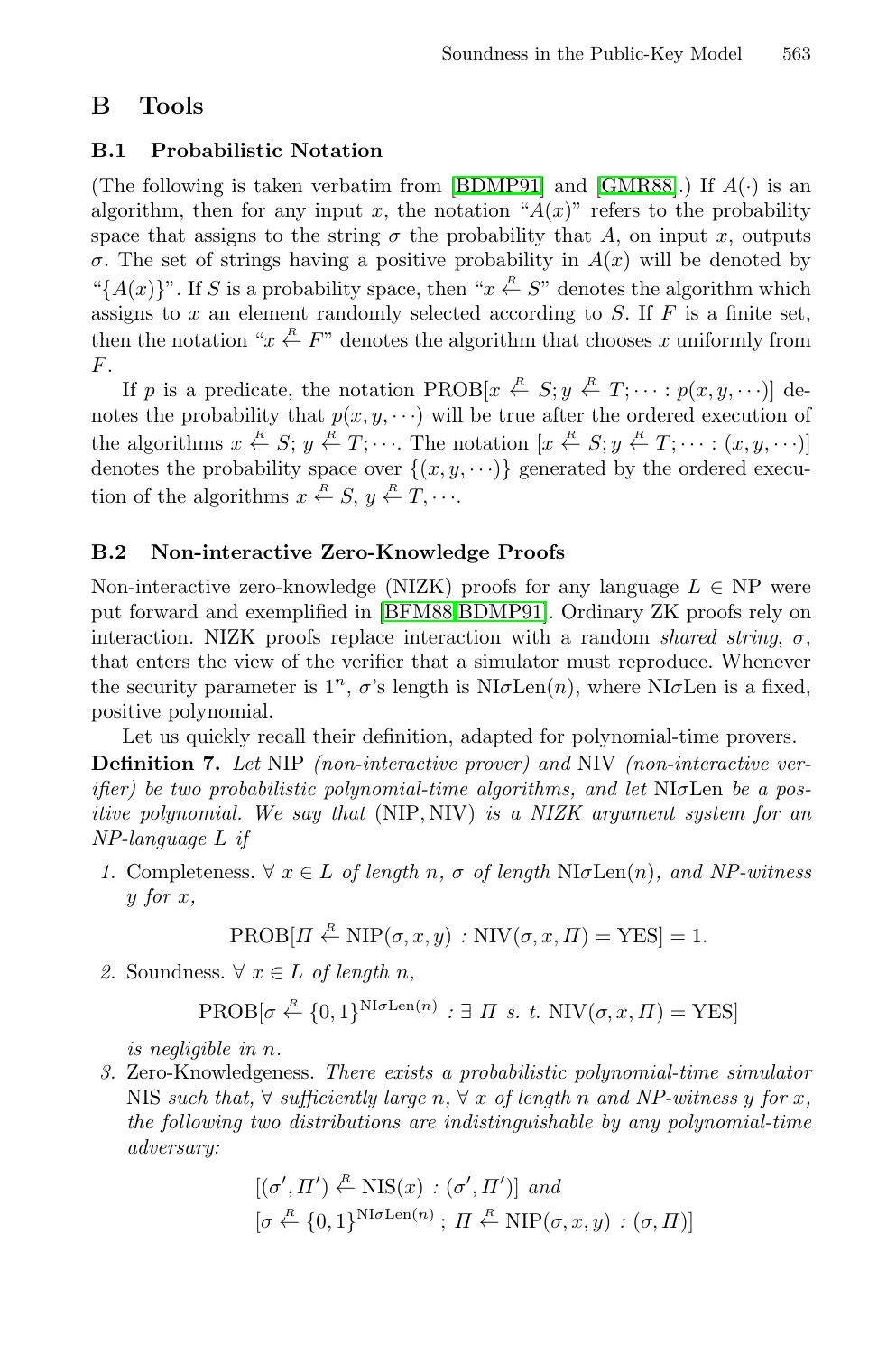<span id="page-22-0"></span>The authors of [\[BDMP91\]](#page-18-0) show that non-interactive zero-knowledge proofs exist for all NP languages under the quadratic residuosity assumption. The authors of [\[FLS99\]](#page-18-0) show the same under a general assumptions: namely, that certified trapdoor permutations exist (a family of trapdoor permutations is certified if it is easy to tell that a given function belongs to the family). We refer the reader to these papers for details.

### **B.3 Verifiable Random Functions**

A family of verifiable random functions (VRFs), as proposed in [\[MRV99\]](#page-19-0), is essentially a pseudorandom function family with the additional property that the correct value of a function on an input can not only be computed by the owner of the seed, but also proven to be the unique correct value. The proof can be verified by anyone who knows the public key corresponding to the seed.

More precisely, a VRF is a quadruple of functions. The function VRFGen generates a key pair (*VRFSK, VRFPK*). The function VRFEval(*VRFSK, x*) computes the pseudorandom output v; the function  $VRFProwe(VRFSK, x)$  computes  $pf<sub>x</sub>$ , the proof that v is correct. This proof can be verified by anyone who knows the VRFPK by using VRFVer(VRFPK, x, v,  $pf_x$ ); moreover, no matter how maliciously *VRFPK* is constructed, for each  $x$ , there exists at most one  $v$  for which a valid proof  $pf_x$  exists. The pseudorandomness requirement states that, for all the points for which no proof has been provided, the function  $VRFEval(VRFSK, \cdot)$ remains indistinguishable from random. The following formal definition is almost verbatim from [\[MRV99\]](#page-19-0).

**Definition 8.** Let VRFGen, VRFEval, VRFProve, and VRFVer be polynomialtime algorithms (the first and last are probabilistic, and the middle two are deterministic). Let  $a: \mathbb{N} \to \mathbb{N} \cup \{*\}$  and  $b: \mathbb{N} \to \mathbb{N}$  be any two functions that are computable in time  $\text{poly}(n)$  and bounded by a polynomial in n (except when a takes on the value ∗).

We say that (VRFGen, VRFEval, VRFProve, VRFVer) is a verifiable pseudorandom function (VRF) with input length  $a(n)$ ,<sup>5</sup> and output length  $b(n)$  if the following properties hold:

- 1. The following two conditions hold with probability  $1-2^{-\Omega(n)}$  over the choice of  $(VRFPK, VRFSK) \stackrel{R}{\leftarrow} VRFGen(1^n)$ :
	- a) (Domain-Range Correctness):  $\forall x \in \{0,1\}^{a(n)}$ , VRFEval(VRFSK, x)  $\in$  ${0,1\}^{b(n)}$ .
	- b) (Complete Provability):  $\forall x \in \{0,1\}^{a(k)}$ , if  $v = \text{VRFEval}(VRFSK, x)$ and  $pf = \text{VRFProve}(VRFSK, x)$ , then

 $PROB[VRFVer(VRFPK, x, v, pf) = YES] > 1 - 2^{-\Omega(k)}$ 

(this probability is over the coin tosses of VRFVer).

<sup>&</sup>lt;sup>5</sup> When  $a(n)$  takes the value  $*$ , it means that the VRF is defined for inputs of all lengths. Specifically, if  $a(n) = *$ , then  $\{0,1\}^{a(n)}$  is to be interpreted as the set of all binary strings, as usual.